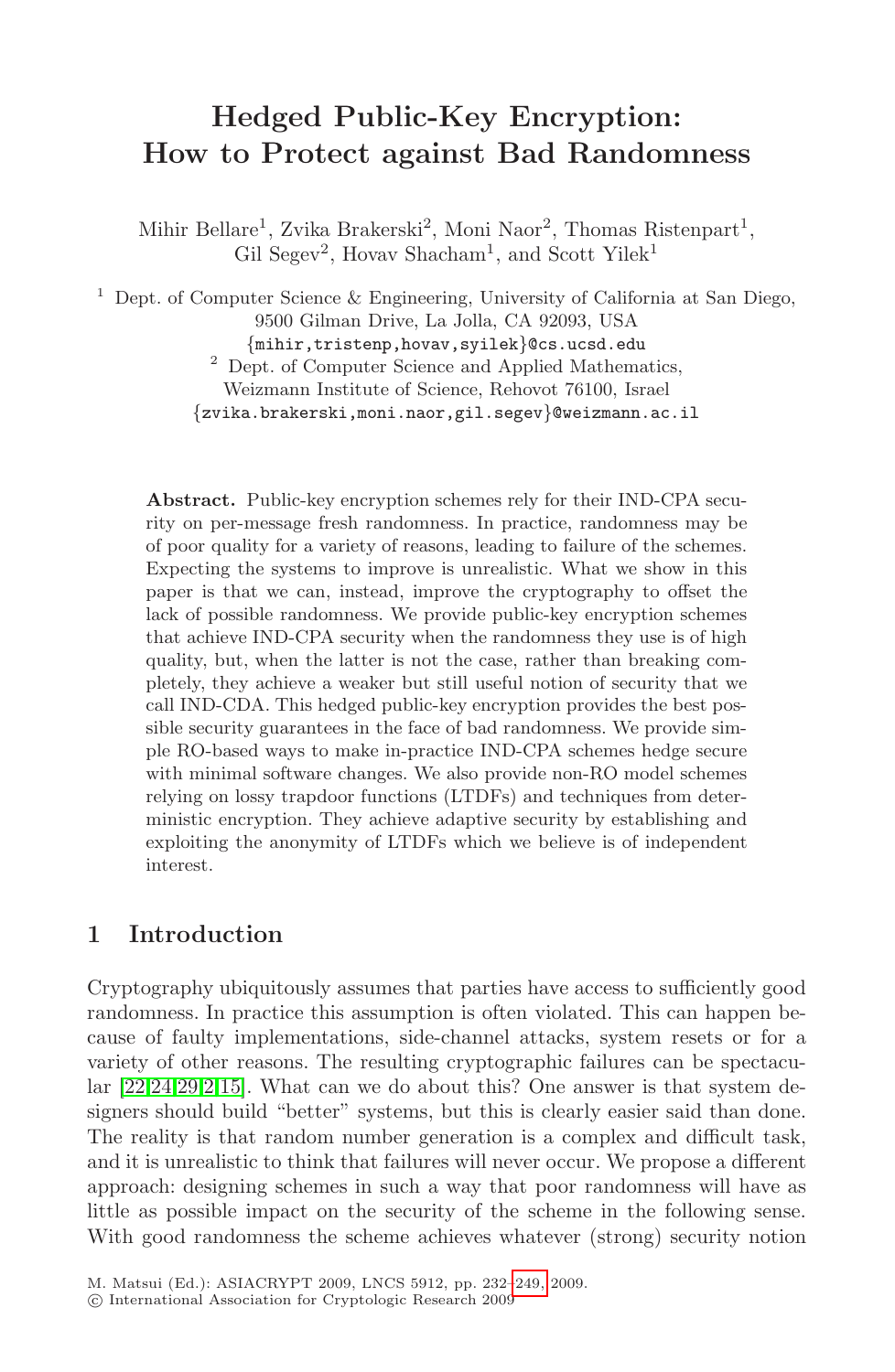one is targeting, but when the same scheme is fed bad (even adversarially chosen) randomness, rather than breaking completely, it achieves some weaker but still useful notion of security that is the best po[ssib](#page-17-1)le under the circumstances. We call this "hedged" cryptography.

Previous work by Rogaway [32], Rogaway and Shrimpton [33], and Kamara and Katz [27] considers various forms of hedging for the symmetric encryption setting. In this paper, we initiate a study of hedged public-key encryption. We address two central foundational questions, namely to find appropriate definitions and to efficiently achieve them. Let us now look at all this in more detail.

The prob[lem](#page-17-2). Achievi[ng](#page-16-0) the standard IN[D-C](#page-17-1)PA notion of privacy [23] *requires* the encryption algorithm to be randomized[. In](#page-17-3) addition to the public key and message[, it](#page-16-1) takes as input a random string that n[eed](#page-16-2)s to be freshly and independently created for *each and every* encryption.

Weak (meaning, low-entropy) randomness does not merely imply a loss of theoretical security. It can lead to catastrophic attacks. For example, weakrandomness based encryption is easily seen to allow recovery of the plaintext from the ciphertext for the quadratic residuosity scheme of [23] as well as the El Gamal encryption scheme [21]. Brown [15] presents such an attack on RSA-OAEP [10] with encryption exponent 3. Ouafi and Vaudenay [30] present such an attack on Rabin-SAEP [13]. We present an alternative attack in [7].

The above would be of little concern if we could guarantee good randomness. Unfortunately, this fails to be true in practice. Here, an "entropy-gathering" process is used to get a seed which is then stretched to get "random" bits for the application. The theory of cryptographically strong [pseu](#page-17-4)dorandom number generators [11] implies that th[e st](#page-17-5)[ret](#page-17-6)ching can in principle be sound, and extractors further allow us to reduce the requirement on the seed from being uniformly distributed to having high min-entropy, but we still need a sufficiently good seed. (No amount of cryptography can create randomness out of nothing!) In practice, entropy might be gathered from timing-related operating system events or user keystrokes. As evidence that this process is error-prone, consider the recent randomness failure in Debian Linux, where a bug in the OpenSSL package led to insufficient entropy gathering and thence to practical attacks on the SSH [29] and SSL [2,36] protocols. Other exploits include [25,19].

THE NEW NOTION. The idea is to provide two tiers of security. First, when the "randomness" is really random, the scheme should meet the standard IND-CPA notion of security. Otherwise, rather than failing com[ple](#page-16-3)tely, it should gracefully achieve some weaker but as-good-as-possible notion of security. The first important question we then face is to pick and formally define this fallback notion.

Towards this, we begin by suggesting that the *message* being encrypted may also have entropy or uncertainty from the point of view of the adversary. (If not, what privacy is there to be preserved by encryption?) We propose to harvest this. In this regard, the first requirement that might come to mind is that encryption with weak (even adversarially-known) randomness should be as secure as deterministic encryption, meaning achieve an analog of the PRIV notion of [6]. But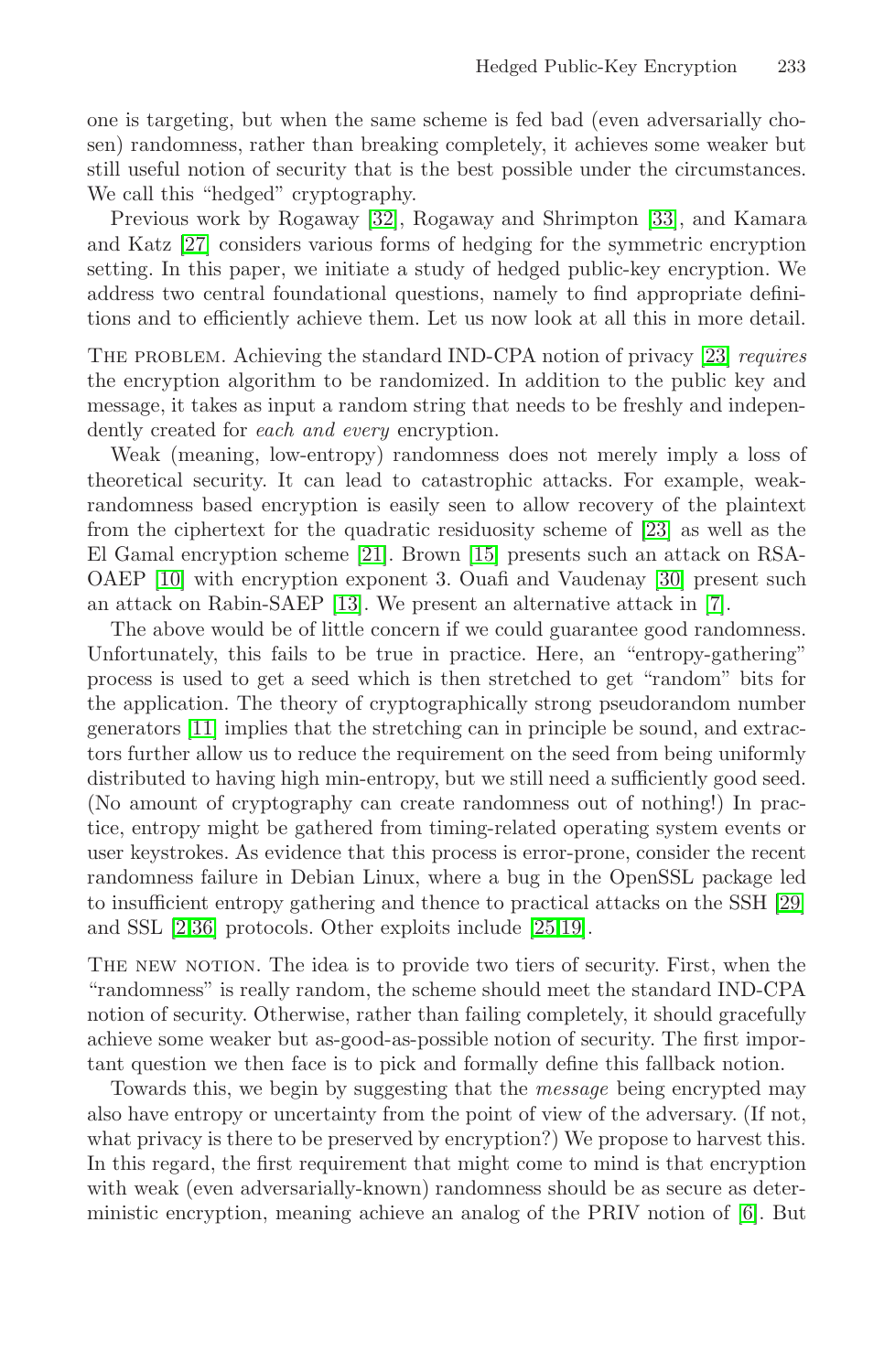achieving this would require that the message by itself have high min-entropy. We can do better. Our new target notion of security, that we call Indistinguishability under a Chosen Distribution Attack (IND-CDA), asks that security is guaranteed as long as the *joint* distribution of the message and randomness has sufficiently high min-entropy. In this way, we can exploit for security whatever entropy might be present in the randomness *or* the message, and in particular achieve security even if neither taken alone is random enough.

Notice that if the message and randomness together have low min-entropy, then we cannot hope to achieve security, because an adversary can recover the message with high probability by trial encryption with all message-randomness pairs that occur with a noticeable [pr](#page-16-4)[oba](#page-16-5)bility. In a nutshell, our new notion asks t[hat](#page-17-7) this necessary condition is also sufficient, and in this way is requiring security that is as good as possible.

We denote by H-IND our notion of *hedged* security that is satisfied by encryption schemes that are secure both in the sense of IND-CPA and in the sense of IND-CDA.

Adaptivity. Our IND-CDA definition generalizes the indistinguishability-style formalizations of PRIV-secure deterministic encryption [8,12], which in turn extended entropic security [18]. But we consider a new dimension, namely, adaptivity. Our adversary is allowed to specify joint message-randomness distributions on to-be-encrypted challenges. The adversary is said to be adaptive if these queries depend on the replies to previous ones. Non-adaptive H-IND means IND-CPA plus non-adaptive IND-CDA and adaptive H-IND means IND-CPA plus adaptive IND-CDA.

Non-adaptive IND-CDA is a notion of security for ran[dom](#page-3-0)ized schemes that becomes identical to PRIV in the special case that the scheme is deterministic. Adaptive IND-CDA, when restricted to deterministic schemes, is an adaptive strengthening of PRIV that we think is interesting in its own right. As a consequence of the results discussed below, we get the first deterministic encryption schemes that achieve this stronger notion.

Schemes with [ra](#page-16-6)ndom oracles. Our random oracle (RO) model schemes and th[eir](#page-16-7) attributes are summarized in the first two rows of the table of Figure 1. Both REwH1 and REwH2 efficiently transform an arbitrary (randomized) IND-CPA scheme into a H-IND scheme with the aid of the RO. They are simple ways to make in-practice encryption schemes H-IND secure with minimal software changes. REwH1 has the advantage of not changing the public key and thus not requiring new certificates. It always provides non-adaptive H-IND security. It provides adaptive H-IND security if the starting scheme has the extra property of being anonymous in the sense of [4]. Anonymity is possessed by some deployed schemes like DHIES [1], making REwH1 attractive in this case. But some inpractice schemes, notably RSA ones, are not anonymous. If one wants adaptive H-IND security in this case we suggest REwH2, which provides it assuming only that the starting scheme is IND-CPA. It does this by adding a randomizer to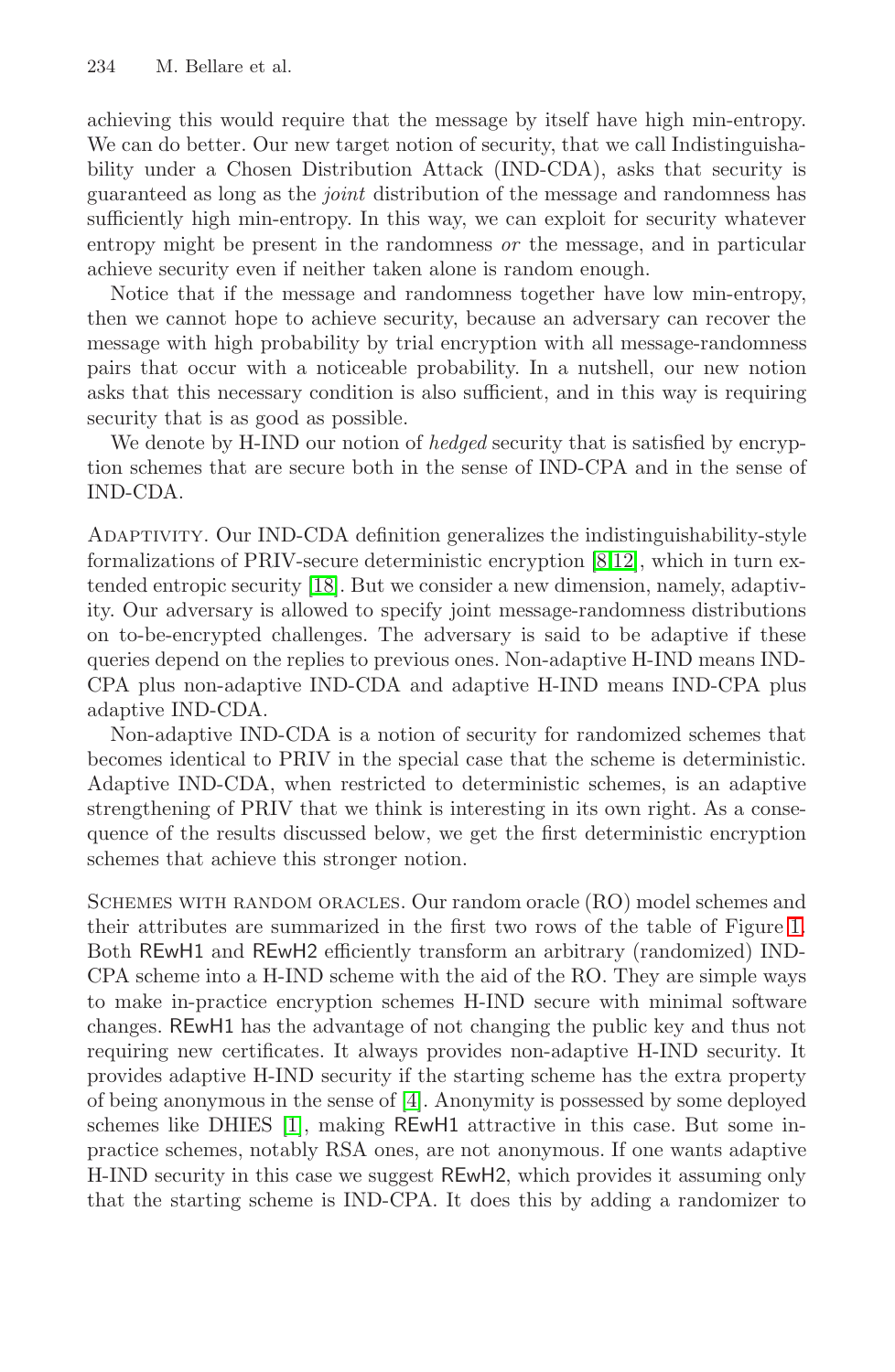|                   | Non-adaptive H-IND | Adaptive H-IND       |
|-------------------|--------------------|----------------------|
| REwH1             | IND-CPA            | $IND-CPA + ANON-CPA$ |
| REwH <sub>2</sub> | IND-CPA            | <b>IND-CPA</b>       |
| <b>RtD</b>        | IND-CPA, PRIV      | $IND-CPA, (u-)LTDF$  |
| PtD               | $(u-)LTDF$         | $(u-)LTDF$           |

<span id="page-3-0"></span>**Fig. 1.** Table entries for the [fir](#page-16-3)st two rows indic[ate](#page-17-8) the assumptions made on the (randomized) encryption scheme that underlies the RO-model hedged schemes in question. The entries for standard model scheme RtD are the assumptions on the underlying randomized and deterministic encryption schemes, respectively, and for PtD, on the underlying deterministic encryption scheme, which is the only primitive it uses.

the public ke[y, s](#page-16-5)o it does require new certificates. The schemes are extensions of the EwH deterministic encryption scheme of [6] and similar to [20].

Schemes without random oracles. It is easy to see that even the existence of a non-adaptively secure IND-CDA encryption scheme implies the existence of a PRIV-secure deterministic encryption (DE) scheme. Achieving PRIV without ROs is already hard. Indeed, fully PRIV-secure DE without ROs has not yet been built. Prior work, however, does show how to construct PRIV-secure DE without ROs for block sources [12]. (Messages being encrypted have high minentropy even conditioned on previous messages.) But H-IND introduces three additional challenges: (1) the min-entropy guarantee is on the joint messagerandomness distribution rather than merely on the message; (2) we want a single scheme that i[s n](#page-3-0)ot only IND-CDA secure but also IND-CPA-secure; and (3) the adversary's queries may be adaptive.

We are able to overcome these challenges to the best extent possible. We provide schemes that are H-IND-secure in the same setting as the best known PRIV ones, namely, for block sources, where we suitably extend the latter notion to consider both randomness and messages. Furt[her](#page-17-9)[mo](#page-16-5)re, we achieve these results under the same assumptions as previous work.

Our standard model schemes and their attributes are summarized in the last two rows of the table of Figure 1. RtD is formed by the generic composition of a deterministic scheme and a randomized scheme and achieves non-adaptive H-IND security as long as the base schemes [me](#page-16-5)et their regular conditions. (That is, the former is PRIV-sec[ure](#page-3-0) for block sources and the latter is IND-CPA.) Adaptive security requires that the deterministic scheme be a u-LTDF. (A lossy trapdoor function whose lossy branch is a universal hash function [31,12].) PtD is simpler, merely concatenating the message to the randomness and then applying deterministic encryption. It achieves both non-adaptive and adaptive H-IND under the assumption that the deterministic scheme is a u-LTDF. For both schemes, the universality assumption on the LTDF can be dropped by modifying the scheme and using the crooked leftover hash lemma as per [12]. (This is why the "u" is parenthesized in the table of Figure 1.)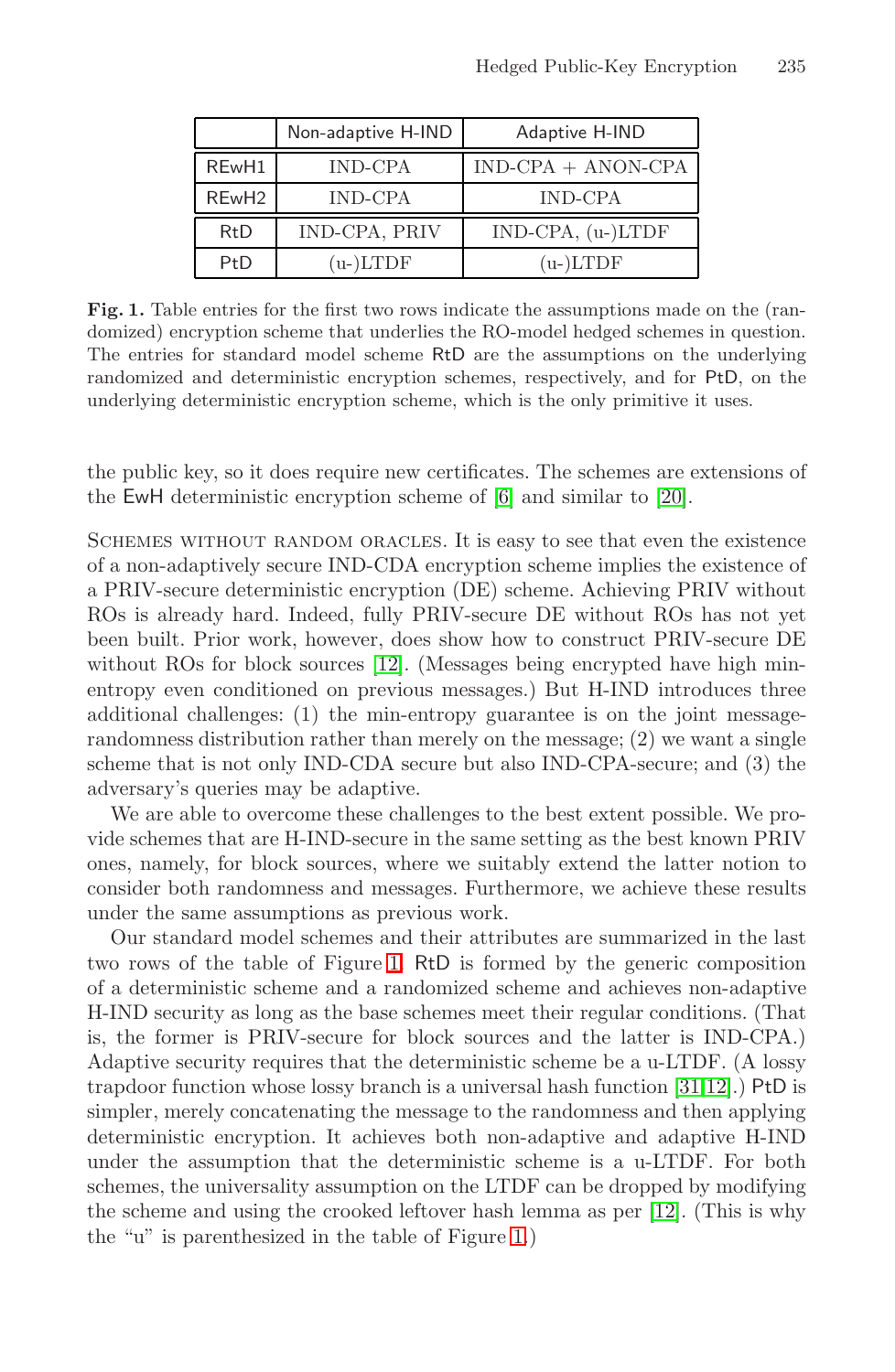Anonymous LTDFs. Also of independent interest, we show that any u-LTDF is anonymous. Here we refer to a new notion of anonymity for trapdoor functions that we introduce, one that strengthens the notion of [4]. This step exploits an adaptive variant of the leftover hash lemma of [26].

Why anonymity? It is exploited in our proofs of adaptive security. Our new notion of anonymity for trapdoor functions is matched by a corresponding one for encryption schemes. We show that any encryption scheme that is both anonymous and non[-ada](#page-17-10)ptive H-IND secure is also adaptively H-IND secure. Anonymity of the u-LTDF, in our encryption sch[eme](#page-17-11)s based on the latter primitive, allows us to show that these schemes are anonymous and thereby lift their non-adaptive security to adaptive.

R[elat](#page-17-12)ed work. In the symmetric setting, several works have recognized and addressed the problem of security in the face of bad randomness. Concern over the quality of available randomness is one of Rogaway's motivations for introducing nonce-based symmetric encryption [32], where security relies on the nonce never repeating rather than being random. Rogaway and Shrimpton [33] provide a symmetric authenticated encryption scheme that defaults to a PRF when the randomness is known.

Kamara and Katz [27] provide symmetric encryption schemes secure against [cho](#page-16-8)sen-randomness attack (CRA). Here the adversary can obtain encryption under random[nes](#page-17-13)s of its choice but privacy is only required for messages encrypted with perfect, hidden randomness. Entropy in the messages is not considered or used. We in contrast seek privacy even when the randomness is bad as long as there is compensating entropy in the message. Also we deal with the public key setting.

Many works consider achieving strong cryptography given only a "weak random source" [28,16,14]. This is a source that does have high min-entropy but may not pr[odu](#page-17-13)[ce](#page-17-14) [trul](#page-16-8)y random bits. They show that many cryptographic tasks including symmetric encryption [28], commitment, secret-sharing, and zero knowledge [16] are impossible in this setting. We are not in this setting. We do assume a s[mall](#page-17-15) amount of initial good randomness to produce keys. (This makes sense because it is one-time and because otherwise we can't hope to achieve anything anyway.) On the other hand our assumption on the randomness available for encryption is even weaker than in the works mentioned. (We do not even assume it has high min-entropy.) Our key idea is to exploit the entropy in the message, which is not done in [28,16,14]. This allows us to circumvent their negative results.

Waters independently proposed hedge security as well as the PtD construction as a way to achieve it [35].

# **2 Preliminaries**

NOTATION. Vectors are written in boldface, e.g.  $\mathbf{x}$ . If  $\mathbf{x}$  is a vector then  $|\mathbf{x}|$  denotes its length and **x**[i] denotes its i<sup>th</sup> component for  $1 \leq i \leq |\mathbf{x}|$ . We say that **x** is a vector over D if  $\mathbf{x}[i] \in D$  for all  $1 \leq i \leq |\mathbf{x}|$ . Throughout,  $k \in \mathbb{N}$  denotes the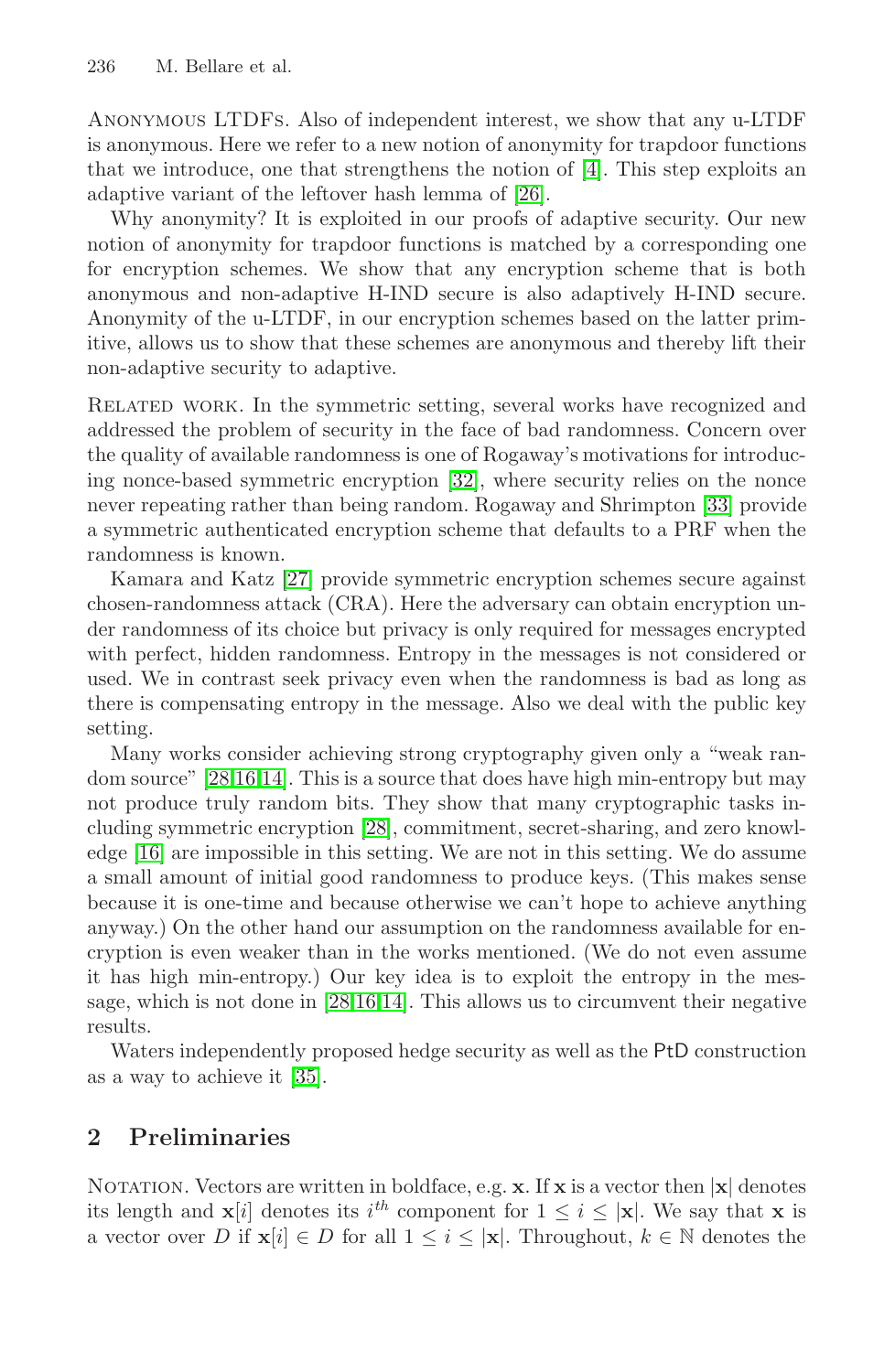security parameter and  $1^k$  its unary encoding. Unless otherwise indicated, an algorithm is randomized. The set of possible outputs of algorithm A on inputs  $x_1, x_2,...$  is denoted  $[A(x_1, x_2,...)]$ . "PT" stands for polynomial-time.

Games. Our security definitions and proofs use code-based games [9], and so we recall some background from [9]. A game (look at Figure 2 for examples) has an **Initialize** procedure, procedures to respond to adversary oracle queries, and a **Finalize** procedure. A game G is executed with an adversary A as follows. First, **Initialize** executes, and its outputs are the inputs to A. Then A executes, its oracle queries being answered by the corresponding procedures of G. When A terminates, its output becomes the input to the **Finalize** procedure. The output of the latter is called the output of the game, and we let  $G^A \Rightarrow y$  denote the event that this game output takes value  $y$ . Our convention is that the running time of an adversary is the time to execute the adversary with the game that defines security, so that the running time of all game procedures is included.

Public-key encryption. A public-key encryption (PKE) scheme is a tuple of PT algorithms  $A\mathcal{E} = (\mathcal{P}, \mathcal{K}, \mathcal{E}, \mathcal{D})$  with associated message length parameter  $n(\cdot)$  and randomness length parameter  $\rho(\cdot)$ . The parameter generation algorithm  $\overline{P}$  takes as input  $1^k$  and outputs a parameter string *par*. The key generation algorithm  $K$  takes input *par* and outputs a key pair  $(pk, sk)$ . The encryption algorithm  $\mathcal E$  takes inputs *pk*, message  $m \in \{0,1\}^{n(k)}$  and coins  $r \in \{0,1\}^{\rho(k)}$ and returns the ciphertext denoted  $\mathcal{E}(p_k, m; r)$ . The deterministic decryption algorithm D takes input sk and ciphertext c and outputs either  $\perp$  or a message in  $\{0,1\}^{n(k)}$ . For vectors **m**, **r** with  $|\mathbf{m}| = |\mathbf{r}| = v$  we denote by  $\mathcal{E}(pk, \mathbf{m} ; \mathbf{r})$  the vector  $(\mathcal{E}(p_k, m[1]; \mathbf{r}[1]), \ldots, \mathcal{E}(p_k, m[v]; \mathbf{r}[v])$ . We say that  $\mathcal{AE}$  is deterministic if  $\mathcal E$  is deterministic. (That is,  $\rho(\cdot) = 0$ .)

We consider the standard IND-CPA notion of security, captured by the game  $IND_{\mathcal{AE}}$  where  $\mathcal{AE} = (\mathcal{P}, \mathcal{K}, \mathcal{E}, \mathcal{D})$  is an encryption scheme. In the game, **Initialize** chooses a random bit b, generates parameters  $par \leftarrow^* \mathcal{P}(1^k)$  and generates a key pair  $(pk, sk) \leftarrow k(par)$  before returning *pk* to the adversary. Procedure LR, on input messages  $m_0$  and  $m_1$ , returns  $c \leftarrow s \mathcal{E}(pk, m_b)$ . Lastly, procedure **Finalize** takes as input a guess bit b' and outputs true if  $b = b'$  and false otherwise. An IND-CPA adversary makes a single query  $(m_0, m_1)$  to LR with  $|m_0| = |m_1|$ . For IND-CPA adversary A we let  $\overrightarrow{\text{Adv}}_{\mathcal{A}\mathcal{E},A}^{\text{ind-cpa}}(k) = 2 \cdot \Pr \left[ \text{ IND}_{\mathcal{A}\mathcal{E},k}^A \Rightarrow \text{true} \right] - 1$ . We say  $A\mathcal{E}$  is IND-CPA secure if  $\mathbf{Adv}_{\mathcal{A}\mathcal{E},A}^{\text{ind}}(\cdot)$  is negligible for all PT IND-CPA adversaries A.

Sources. We generalize the notion of a source to consider a joint distribution on the messages and the randomness with which they will be encrypted. A  $t$ -source  $(t \geq 1)$  with message length  $n(\cdot)$  and randomness length  $\rho(\cdot)$  is a probabilistic algorithm **M** that on input  $1^k$  returns a  $(t+1)$ -tuple  $(\mathbf{m}_0, \ldots, \mathbf{m}_{t-1}, \mathbf{r})$  of equallength vectors, where  $\mathbf{m}_0, \ldots, \mathbf{m}_{t-1}$  are over  $\{0, 1\}^{n(k)}$  and **r** is over  $\{0, 1\}^{p(k)}$ . We say that **M** has min-entropy  $\mu(\cdot)$  if

$$
Pr [ (m_b[i], \mathbf{r}[i]) = (m, r) ] \le 2^{-\mu(k)}
$$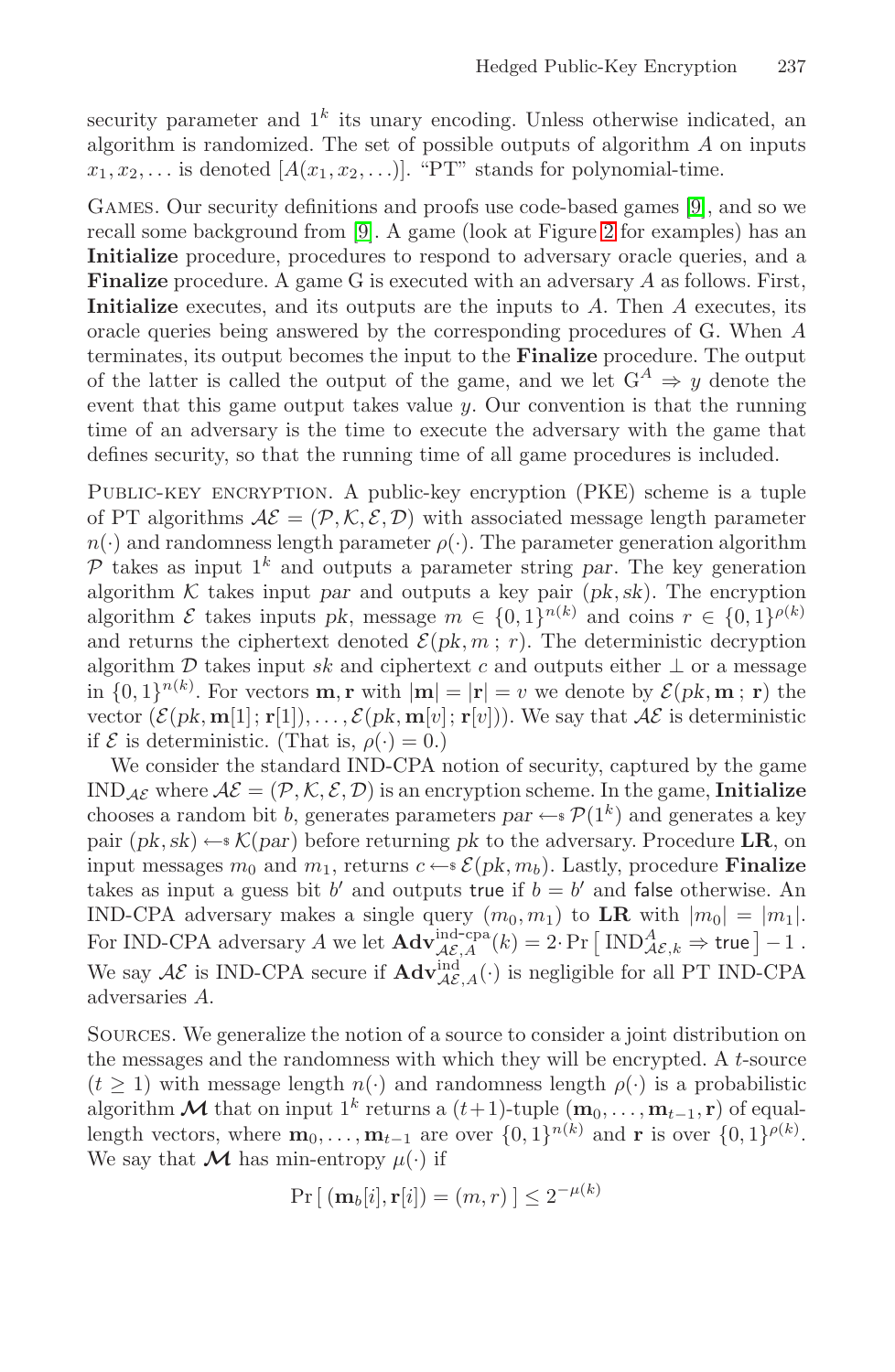for all  $k \in \mathbb{N}$ , all  $b \in \{0, \ldots, t-1\}$ , all i and all  $(m, r) \in \{0, 1\}^{n(k)} \times \{0, 1\}^{\rho(k)}$ . We say it has conditional min-entropy  $\mu(\cdot)$  if

$$
Pr [ (m_b[i], \mathbf{r}[i]) = (m, r) | \forall j < i (m_b[j], \mathbf{r}[j]) = (m'[j], \mathbf{r}'[j]) ] \leq 2^{-\mu(k)}
$$

for all  $k \in \mathbb{N}$ , all  $b \in \{0 \ldots, t-1\}$ , all i, all  $(m, r)$ , and all vectors **m'**, **r'**. A t-source with message length  $n(\cdot)$ , randomness length  $\rho(\cdot)$ , and min-entropy  $\mu(\cdot)$ is referred to as a  $(\mu, n, \rho)$ -m-source when  $t = 1$  and  $\rho(\cdot) > 0$ ; a  $(\mu, n)$ -m-source when  $t = 1$  and  $\rho(\cdot) = 0$ ; a  $(\mu, n, \rho)$ -mmr-source when  $t = 2$  and  $\rho(\cdot) > 0$ ; and  $(\mu, n)$ -mm-source when  $t = 2$  and  $\rho(\cdot) = 0$ . Each "m" indicates the source outputting one message vector and an "r" indicates a randomness vector. When the source has *conditional* min-entropy  $\mu(\cdot)$  we write block-source instead of source for each of the above. A  $v(\cdot)$ -vector source outputs vectors of size  $v(k)$  for all k.

UNIVERSAL HASH FUNCTIONS. A family of functions is a tuple  $\mathcal{H} = (\mathcal{P}, \mathcal{K}, F)$ with associated message length  $n(\cdot)$ . It is required that the domain of  $F(K, \cdot)$ is  $\{0,1\}^n$  for every k, every par  $\in$  [P(1<sup>k</sup>)], and every  $K \in$  [K(par)]. We say that H is universal if for every k, all par  $\in$  [P(1<sup>k</sup>)], and all distinct  $x_1, x_2 \in$  $\{0,1\}^{n(k)}$ , the probability that  $F(K, x_1) = F(K, x_2)$  is at most  $1/|R(\text{par})|$  where  $R(par) = \{F(K, x) : K \in [\mathcal{K}(par)] \text{ and } x \in \{0, 1\}^n\}$  and the probability is over  $K \leftarrow \kappa (par).$ 

LOSSY TRAPDOOR FUNCTIONS (LTDFS). To a deterministic PKE scheme (recall that a family of injective trapdoor functions and a deterministic encryption scheme are, syntactically, the same object)  $A\mathcal{E} = (\mathcal{P}_d, \mathcal{K}_d, \mathcal{E}_d, \mathcal{D}_d)$  with message length  $n_d(\cdot)$  we can associate an  $(n_d, \ell)$ -lossy key generator  $\mathcal{K}_l$ . This is a PT algorithm that, on input *par*, outputs a value *pk* for which the map  $\mathcal{E}_{d}(pk, \cdot)$ has image size at most  $2^{n_d(k)-\ell(k)}$ . The parameter  $\ell$  is called the lossiness of the lossy key generator. We associate to  $A\mathcal{E}$ , lossy key generator  $\mathcal{K}_l$ , and a LOS adversary A the function  $\mathbf{Adv}_{\mathcal{AE},\mathcal{K}_l,A}^{\text{los}}(k) = 2 \cdot \Pr\left[\text{LOS}_{\mathcal{AE},\mathcal{K}_l,k}^A \Rightarrow \text{true}\right] - 1$ , where game  $\text{LOS}_{\mathcal{A}\mathcal{E},\mathcal{K}_l}$  works as follows. **Initialize** chooses a random bit  $\vec{b}$  and generates parameters  $par \leftarrow^* \mathcal{P}_d(1^k)$ , if  $b = 0$  runs  $(pk, sk) \leftarrow^* \mathcal{K}_d(par)$  and if  $b = 1$ runs  $pk \leftarrow k_l(par)$ . It then returns *pk* (to the [adv](#page-17-9)ersary *A*). When *A* finishes, outputting guess b', **Finalize** returns true if  $b = b'$ . We say  $\mathcal{K}_l$  is *universalinducing* if  $\mathcal{H} = (\mathcal{P}_d, \mathcal{K}_l, \mathcal{E}_d)$  is a family of universal hash functions with message length  $n_d$ .

A deterministic encryption scheme  $\mathcal{AE}$  is a  $(n_d, \ell)$  $(n_d, \ell)$  $(n_d, \ell)$ -l[ossy](#page-17-16) trapdoor function [\(](#page-16-5)LTDF) if there exists a  $(n_d, \ell)$ -lossy key generator such that  $\mathbf{Adv}_{\mathcal{AE}, \mathcal{K}_l, A}^{\text{los}}(\cdot)$  is negligible for all PT A. We say it is a universal  $(n_d, \ell)$ -lossy trapdoor function (u-LTDF) if in addition  $\mathcal{K}_l$  is universal-inducing.

Lossy trapdoor functions were introduced by Peikert and Waters [31], and can be based on a variety of number-theoretic assumptions, including the hardness of the decisional Diffie-Hellman problem, the worst-case hardness of lattice problems, and the hardness of Paillier's composite residuosity problem [31,12,34]. Boldyreva et al. [12] observed that the DDH-based construction is universal.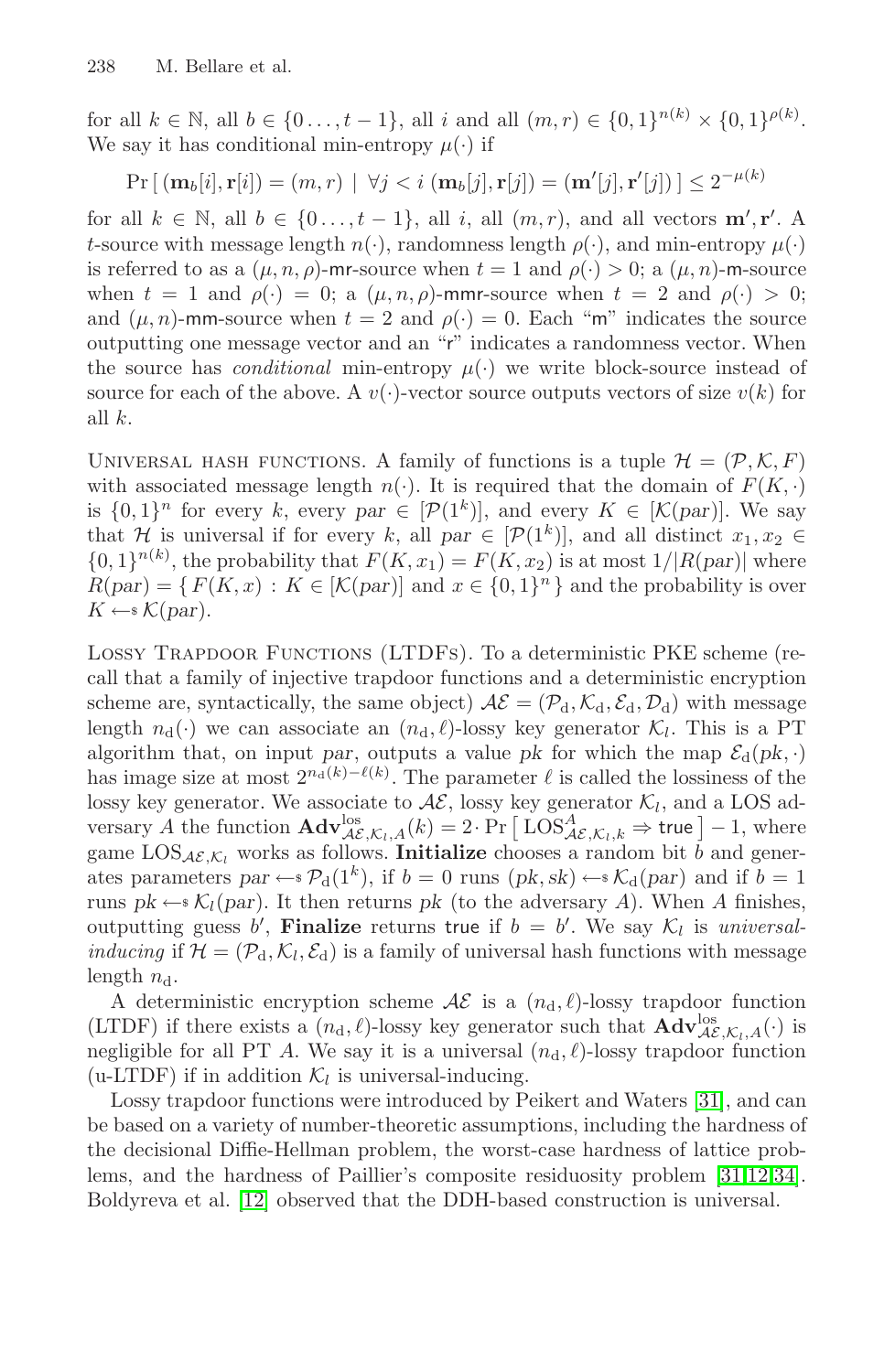<span id="page-7-1"></span><span id="page-7-0"></span>

| proc. Initialize( $1^k$ ):                      | proc. $LR(M)$ :                                                                   | proc. Reveal $PK$ ():   |
|-------------------------------------------------|-----------------------------------------------------------------------------------|-------------------------|
| $par \leftarrow^{\mathcal{B}} \mathcal{P}(1^k)$ | If $pkout = true then$                                                            | $pkout \leftarrow true$ |
| $(pk, sk) \leftarrow k (par)$                   | Ret L                                                                             | Ret pk                  |
| $b \leftarrow s \{0, 1\}$                       | $(\mathbf{m}_0, \mathbf{m}_1, \mathbf{r}) \leftarrow \mathbb{S} \mathcal{M}(1^k)$ | proc. Finalize $(b')$ : |
| Ret par                                         | Ret $\mathcal{E}(pk, \mathbf{m}_b; \mathbf{r})$                                   | Ret $(b=b')$            |

Fig. 2. Game  $CDA_{AE,k}$ 

## **3 Security against Chosen Distribution Attack**

Let  $A\mathcal{E} = (\mathcal{P}, \mathcal{K}, \mathcal{E}, \mathcal{D})$  be an encryption scheme. A CDA adversary is one whose **LR** queries are all mmr-sources. Game  $CDA_{\mathcal{AE}}$  of Figure 2 provides the adversary with two oracles. The advantage of CDA adversary A is

$$
\mathbf{Adv}_{\mathcal{AE},A}^{\text{cda}}(k) = 2 \cdot \Pr \left[ \text{ CDA}_{\mathcal{AE},k}^A \Rightarrow \text{true} \right] - 1 \, .
$$

In the random oracle model we allow all algorithms in Game CDA to access the random oracle; importantly, this includes the mmr-sources.

DISCUSSION. Adversary A can query **LR** with an mmr-source of its choice, an output  $(\mathbf{m}_0, \mathbf{m}_1, \mathbf{r})$  of which represents choices of message vectors to encrypt and randomness with which to encrypt them. (An alternative formulation might have CDA adversaries query two mr-sources, and distinguish between the encryption of samples taken from one of these. But this would mandate that schemes ensure privacy of messages *and* randomness.) This allows A to dictate a joint distribution on the messages and randomness. In this way it conservatively models even adversarially-subverted random number generators. Multiple **LR** queries are allowed. In the most general case these queries may be adaptive, meaning depend on answers to previous queries.

Given that multiple **LR** queries are allowed, one may ask why an mmr-source needs to produce message and randomness vectors rather than simply a single pair of messages and a single choice of randomness. The reason is that the coordinates in a vector all depend on the same coins underlying an execution of *M*, but the coins underlying the execution of the sources in different queries are independent.

Note that **Initialize** does not return the public key *pk* to A. A can get it at any time by calling **RevealPK** but once it does this, **LR** will return ⊥. The reason is that we inherit from deterministic encryption the unavoidable limitation that encryption cannot hide public-key related information about the plaintexts [6]. (When the randomness has low entropy, the ciphertext itself is such information.)

As we saw in the previous section, no encryption scheme is secure when both messages and randomness are predictable. Formally, this means chosendistribution attacks are trivial when adversaries can query mmr-sources of low min-entropy. Our notions (below) will therefore require security only for sources that have high min-entropy or high conditional min-entropy.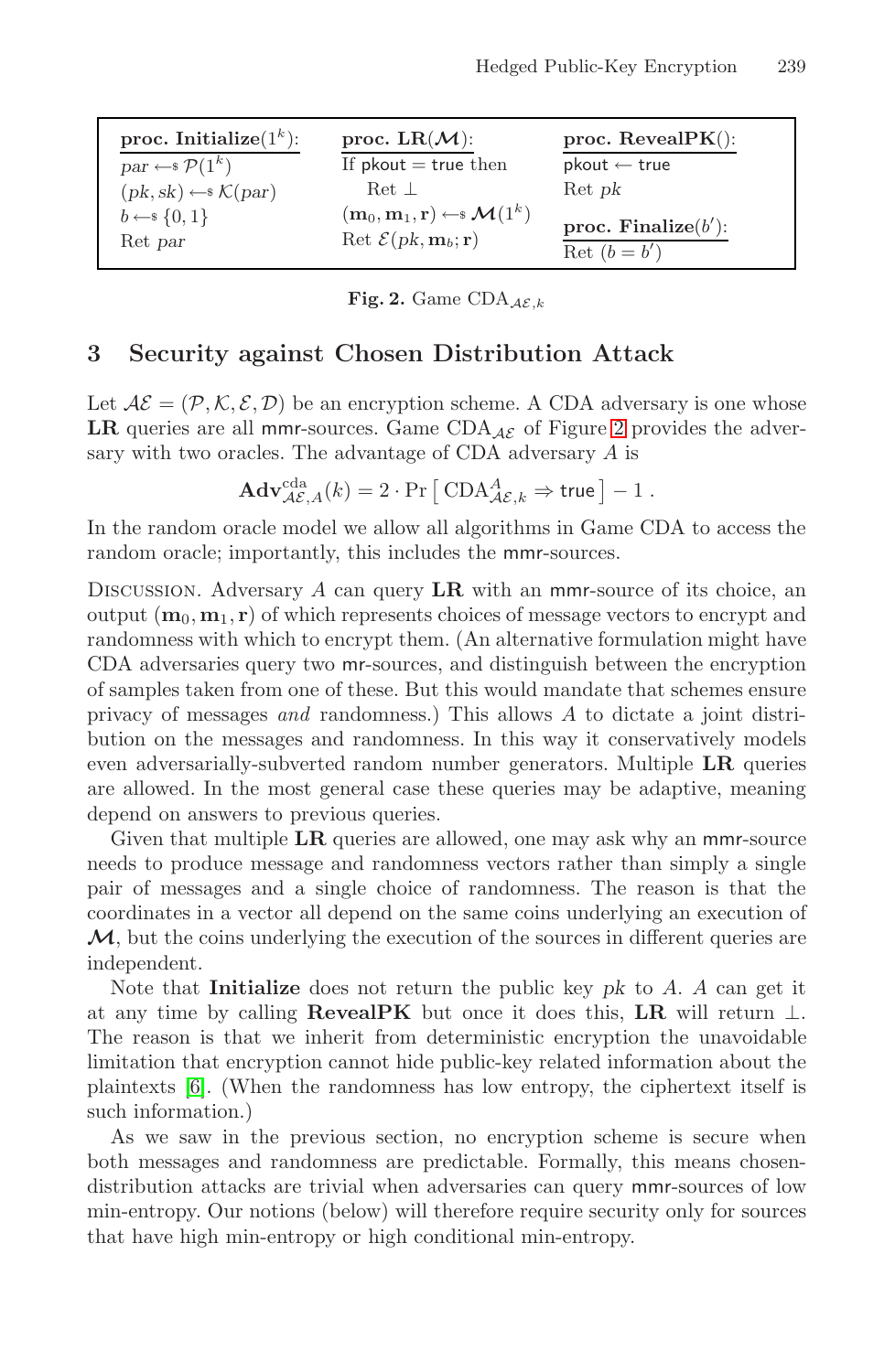EQUALITY PATTERNS. Suppose A makes a query  $M$  which returns  $(m_0, m_1, r)$  =  $((a, a), (a, a'), (r, r))$  for some  $a \neq a'$  and random r. Then it can win trivially because the (two) components of the returned vector **c** are equal if  $b = 0$  and unequal otherwise. This limitation, again inherited from deterministic encryption [6], is inherent. To capture it we associate to an mmr-source  $\mathcal M$  an equalitypattern probability

$$
\zeta(k) = \Pr\big[\,\mathrm{eq}\big((\mathbf{m}_0,\mathbf{r}),(\mathbf{m}_1,\mathbf{r})\big) = 0 \,:\, (\mathbf{m}_0,\mathbf{m}_1,\mathbf{r}) \leftarrow \mathrm{s}\, \mathcal{M}(1^k) \,\big]
$$

where  $eq((\mathbf{x}_1, \mathbf{x}_2), (\mathbf{y}_1, \mathbf{y}_2))$  is 1 if for all  $i, j$ 

 $(\mathbf{x}_1[i], \mathbf{x}_2[i]) = (\mathbf{x}_1[j], \mathbf{x}_2[j])$  iff  $(\mathbf{y}_1[i], \mathbf{y}_2[i]) = (\mathbf{y}_1[j], \mathbf{y}_2[j])$ ,

and 0 otherwise. We point out that **LR** queries that are mmr-block-sources (and not, just, mmr-sources) with high conditional min-entropy have negligible equality-pattern probability.

NOTIONS. We can assume (without loss of generality) that a CDA adversary makes a single **RevealPK** query and then no further **LR** queries. We say A is a  $(\mu, n, \rho)$ -adversary if all of its **LR** queries are  $(\mu, n, \rho)$ -mmr-sources. We say that a PKE scheme  $A\mathcal{E}$  with message length  $n(\cdot)$  and randomness length  $\rho(\cdot)$  is IND-CDA secure for  $(\mu, n, \rho)$ -mmr-sources if for all PT  $(\mu, n, \rho)$  adversaries A the function  $\mathbf{Adv}_{\mathcal{A}\mathcal{E},\mathcal{A}}^{\text{cda}}(\cdot)$  is negligible. Scheme  $\mathcal{A}\mathcal{E}$  is H-IND secure for  $(\mu, n, \rho)$ -mmrsources if it is IND-CPA secure and IND-CDA secure for  $(\mu, n, \rho)$ -mmr-sources. We can extend these notions to mmr-block-sources by restricting to adversaries that qu[er](#page-16-9)[y](#page-16-10) mmr-block-sources.

On adaptivity. We can consider non-adaptive IND-CDA security by restricting attention in the notions above to adversaries that only make a single **LR** query. Why do we not focus solely on this (simpler) security goal? The standard IND-CPA setting (implicitly) provides security against multiple, adaptive **LR** queries. This is true because in that setting a straightforward hybrid argument shows that security against multiple adaptive **LR** queries is implied by security against a single **LR** query [5,3]. We wish to maintain the same standard of adaptive security in the IND-CDA setting. Unfortunately, in the IND-CDA setting, unlike the IND-CPA setting, adaptive security is not implied by non-adaptive security. In short this is because a CDA adversary necessarily cannot learn the public key before (or while) making **LR** que[rie](#page-11-0)s. To see the separation, consider a PKE scheme that appends to every ciphertext the public key used. This will not affect the security of the scheme when an adversary can only make a single query. However, an adaptive CDA adversary can query an mmr-source, learn the public key, and craft a second source that uses the public key to ensure ciphertexts which leak the challenge bit.

Given this, our primary goal is the stronger notion of adaptive security. That said, non-adaptive hedge security is also relevant because in practice adaptive adversaries might be rare and (as we will see in Section 5) one can find non-adaptively-secure schemes that are more efficient and/or have proofs under weaker assumptions.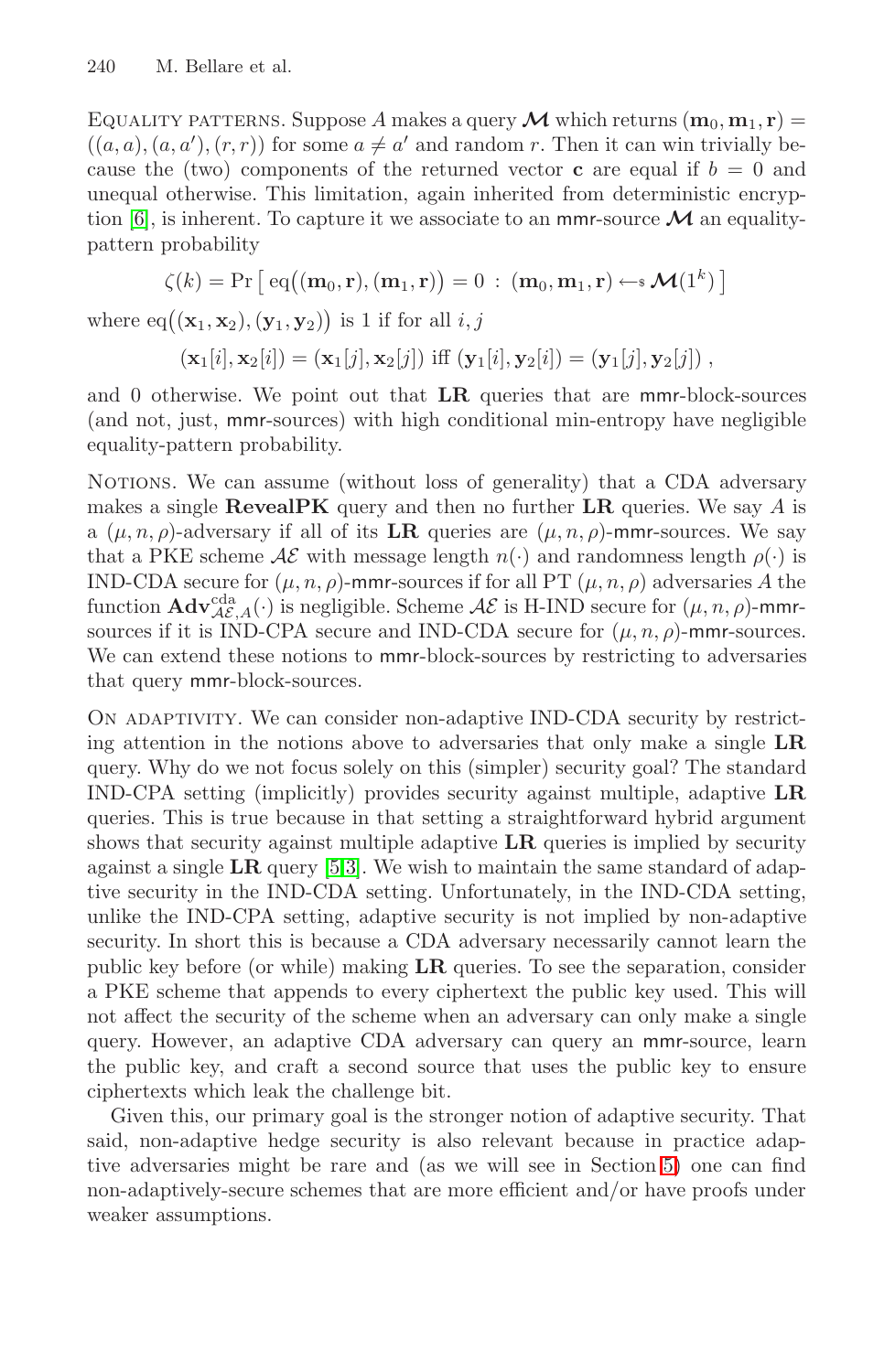Adaptive PRIV. A special case of our framework occurs when the PKE scheme  $\mathcal{A}\mathcal{E}$  being considered has randomness length  $\rho(k) = 0$  for all k (meaning also that adversaries query mm-sources, instead of mmr-sources). In this case we are considering determinis[tic](#page-16-5) encryption, and the IND-CDA definition and notions give a strengthening (by way of adaptivity) of the PRIV security notion from [6,8,12]. (For non-adaptive adversaries the definition[s ar](#page-16-5)e equivalent.) For clarity we will use PRIV to refer to this special case, and let  $\mathbf{Adv}_{\mathcal{AE},A}^{\text{priv}}(k) = \mathbf{Adv}_{\mathcal{AE},A}^{\text{cda}}(k)$ .

<span id="page-9-0"></span>Resource usage. Recall that by our convention, the running time of a CDA adversary is the time for the execution of the adversary with game  $CDA_{AE,k}$ . Thus, A being PT implies that the mmr-sources that comprise A's **LR** queries are also PT. This is a distinction from [12] which will be important in our results. Note that in practice we do not expect to see sources that are not PT, so our definition is not restrictive. Non-PT sources were needed in [12] for showing that single-message security implied (non-adaptive) multi-message security for deterministic encryption of block sources.

# **4 Constructions**

Here we present several constructions for hedged encryption. The first scheme uses a random oracle and an IND-CPA secure probabilistic encryption scheme. The next two schemes derive from composing a randomized encryption scheme with a deterministic one (there are two ways of ordering composition). Interestingly, only one ordering will end up providing security. The final scheme converts a deterministic encryption scheme to a hedged one by padding the message with random bits. For the following, let  $\mathcal{AE}_r = (\mathcal{P}_r, \mathcal{K}_r, \mathcal{E}_r, \mathcal{D}_r)$  be a (randomized) PKE scheme with message length  $n_r(\cdot)$  and randomness length  $\rho(\cdot)$ . Let  $\mathcal{AE}_{d} = (\mathcal{P}_{d}, \mathcal{K}_{d}, \mathcal{E}_{d}, \mathcal{D}_{d})$  be a (deterministic) PKE scheme with message length  $n_d(\cdot)$  and randomness length always 0. Associate to  $\mathcal{AE}_c$  for  $c \in \{d, r\}$  the function maxclen<sub>c</sub> $(k)$  mapping any k to the maximum length (over all possible public keys, messages, and if applicable, randomness) of a ciphertext output by  $\mathcal{E}_c$ .

RANDOMIZED-ENCRYPT-WITH-HASH. Let  $\mathcal{R} : \{0,1\}^* \to \{0,1\}^*$  be a random oracle. Let  $REwH[\mathcal{A}\mathcal{E}_r]=(\mathcal{P},\mathcal{K},\mathcal{E},\mathcal{D})$  be the scheme parameterized by randomizer length  $\kappa$  that works as follows. Parameter generation, and decryption are the same as in  $A\mathcal{E}_{r}$  $A\mathcal{E}_{r}$  $A\mathcal{E}_{r}$ . Key generation runs  $\mathcal{K}_{r}(par_{r})$  to get  $(pk_{r}, sk_{r})$ , chooses  $K \leftarrow \{0,1\}^{\kappa(k)}$ , and lets  $pk = (pk_r \parallel K)$  and  $sk = sk_r$ . Algorithm  $\mathcal{E}^{\mathcal{R}}$ , on input  $(pk, m)$  $(pk, m)$  $(pk, m)$  where  $pk = (pk_r || K)$  $pk = (pk_r || K)$  $pk = (pk_r || K)$ , chooses  $r \leftarrow s \{0, 1\}^{\rho(k)}$  and computes  $r' \leftarrow \mathcal{R}(pk_r || K || r || m)$  (where here we take R's output to be of length  $\rho(k)$ ) and outputs  $\mathcal{E}_r(pk_r, m; r')$ . Intuitively, the random oracle provides perfect and (as long as  $m$  and  $r$  are hard to predict) private randomness. When the key length  $\kappa(k) = 0$  for all k, we refer to the scheme as REwH1, while when  $\kappa(k) > 0$  for all  $k$  we refer to the scheme as REwH2. The scheme extends the Encrypt-with-Hash deterministic encryption scheme from [6], which is a special case of REwH1 when r has length 0, and is also reminiscent of constructions in the symmetric setting that utilize a PRF to ensure good randomness [27,33], as well as schemes using the Fujisaki-Okamoto transform [20].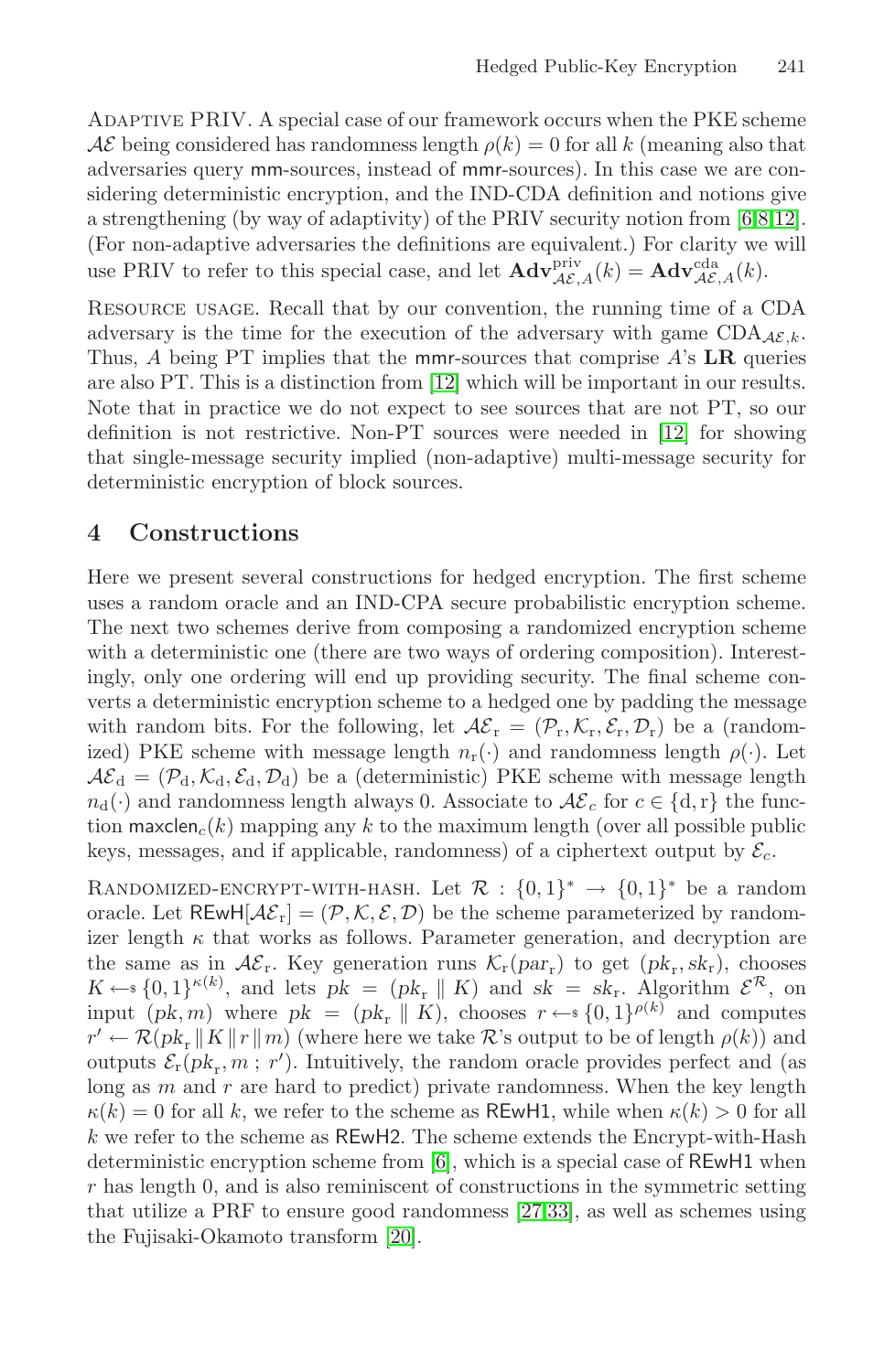DETERMINISTIC-THEN-RANDOMIZED. Our first standard model attempt is to perform hedged encryption via first applying deterministic encryption and then randomized. More formally let  $DtR[\mathcal{AE}_r, \mathcal{AE}_d] = (\mathcal{P}, \mathcal{K}, \mathcal{E}, \mathcal{D})$  be the scheme that works as follows. The parameter generation algorithm  $P$  runs  $par_r \leftarrow P_r(1^k)$ and  $par_{d} \leftarrow \mathcal{P}_{d}(1^{k})$  and outputs  $par = (par_{r}, par_{d})$ . Key generation K just runs  $(pk_r, sk_r) \leftarrow k_r(par_r)$  and  $(pk_d, sk_d) \leftarrow k_d(par_d)$  and outputs  $pk = (pk_r, pk_d)$ and  $sk = (sk_r, sk_d)$ . We define encryption by

$$
\mathcal{E}((pk_{\mathrm{r}},pk_{\mathrm{d}}),m\,;\,r)=\mathcal{E}_{\mathrm{r}}(pk_{\mathrm{r}},c\parallel 10^{\ell}\,;\,r)\;,
$$

where  $c = \mathcal{E}_{d}(pk_{d}, m)$  and  $\ell = n_{r}-|c|-1$ . Here we need that  $n_{r}(k) >$  maxclen<sub>d</sub>(k) for all  $k$ . Decryption is defined in the natural way. The scheme will clearly inherit IND-CPA security from the application of  $\mathcal{E}_{r}$ . If the deterministic encryption scheme is PRIV secure for min-entropy  $\mu$ , then the composition will also be secure if the  $message$  has min-entropy at least  $\mu$ . However, our strong notion of IND-CDA security requires that schemes be secure if the *joint* distribution on the message and randomness has high min-entropy. If the entropy is unfortuitously split between both the randomness and the message, then there is no guarantee that the composition will be secure. In fact, many choices for instantiating  $A\mathcal{E}_r$ and  $A\mathcal{E}_{d}$  lead to a composition for which attacks can be exhibited (even when the schemes are, separately, secure).

RANDOMIZED-THEN-DETERMINISTIC. We can instead apply randomized encryption first, and then apply deterministic encryption. Define  $RtD[\mathcal{A}\mathcal{E}_{r}, \mathcal{A}\mathcal{E}_{d}] =$  $(\mathcal{P}, \mathcal{K}, \mathcal{E}, \mathcal{D})$  to work as follows. The parameter and key generation algorithms are as for scheme DtR. Encryption is defined by

$$
\mathcal{E}((pk_{\mathrm{r}},pk_{\mathrm{d}}),m\,;\,r)=\mathcal{E}_{\mathrm{d}}(pk_{\mathrm{d}},c\parallel 10^{\ell})\;.
$$

where  $c = \mathcal{E}_r(pk_r, m ; r)$  and  $\ell = n_d - |c| - 1$ . Here we need that  $n_d(k) >$ maxclen<sub>r</sub>(k) for all k. The decryption algorithm  $D$  works in the natural way. As we will see, this construction avoids the security issues of the previous, as long as the randomized encryption scheme preserves the min-entropy of its inputs. (For example, if for all k, all  $par_r \in [\mathcal{P}_r(1^k)]$ , and all  $(pk_r, sk_r) \in [\mathcal{K}_r(par_r)],$  $\mathcal{E}_r(pk_r, \cdot)$  is injective in  $(m, r)$ .) Many encryption schemes have this property; El Gamal [21] is one example.

PAD-THEN-DETERMINISTIC. Our final construction dispenses entirely with the need for a dedicated randomized encryption scheme, instead using simple padding to directly construct a (randomized) encryption scheme from a deterministic one. Let  $PtD[{\cal AE}_d]=(P_d,{\cal K}_d,{\cal E},{\cal D})$  work as follows. Parameter and key generation are inherited form the underlying (deterministic) encryption scheme. Encryption is defined by

$$
\mathcal{E}(pk_{\mathrm{d}}, m ; r) = \mathcal{E}_{\mathrm{d}}(pk_{\mathrm{d}}, r \parallel m) .
$$

Decryption proceeds by applying  $\mathcal{D}_d$ , to retrieve r  $||m$ , and then returning m.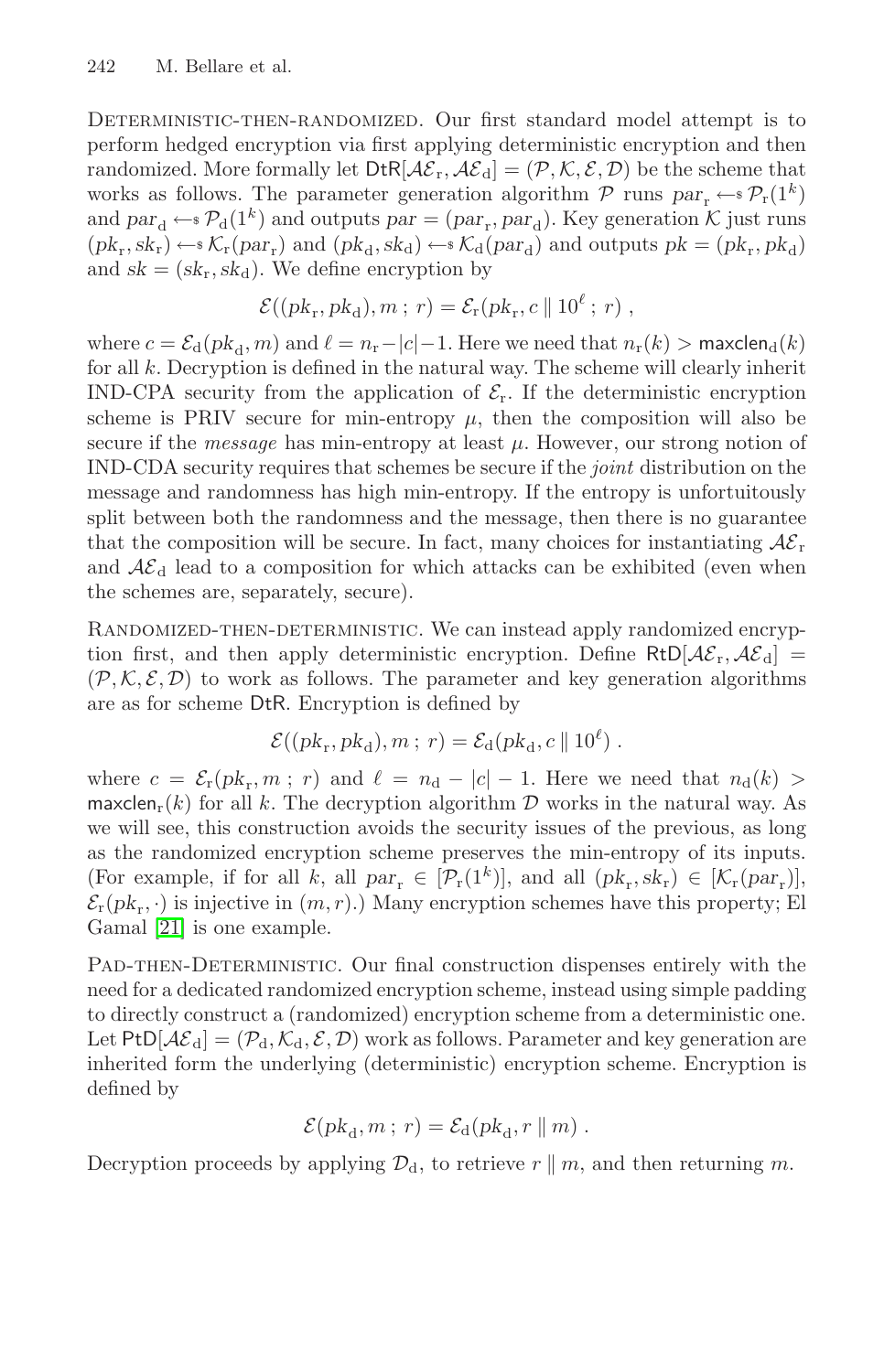# <span id="page-11-0"></span>**5 Non-adaptive Hedge Security**

In this section we investigate the non-adaptive hedge security of REwH, RtD and PtD, leaving adaptive security to future sections.

RANDOMIZED-ENCRYPT-WITH-HASH. Intuitively, the security of  $\mathsf{REwH}[\mathcal{AE}_r]$  follows from the IND-CPA security of  $A\mathcal{E}_r$  and the random oracle providing "perfect" randomness. Following [6], for any k let  $\text{maxpk}_{\mathcal{AE}}(k)$  be the maximum of  $Pr[ p k = w : (p k, s k) \leftarrow k (p a r) ]$ , where the maximum is taken over all w  $\{0,1\}^*$  and all  $par \in [\mathcal{P}(1^k)]$ .

**Theorem 1. [REwH is non-adaptive H-IND secure].** Let  $A\mathcal{E}_r = (\mathcal{P}_r, \mathcal{K}_r, \mathcal{P}_r)$  $\mathcal{E}_r, \mathcal{D}_r$ ) *be a PKE scheme with message length*  $n(\cdot)$  *and randomness length*  $\rho$  *and let*  $A\mathcal{E} = \text{REwH}[A\mathcal{E}_r] = (\mathcal{P}_r, \mathcal{K}_r, \mathcal{E}, \mathcal{D}_r)$  *be the PKE scheme constructed from it.* 

• (IND-CPA) *Let* A *be an IND-CPA adversary. Then there exists an IND-CPA adversary* B *such that for all* k

$$
\mathbf{Adv}_{\mathcal{AE},A}^{\text{ind-cpa}}(k) = \mathbf{Adv}_{\mathcal{AE}_r,B}^{\text{ind-cpa}}(k)
$$

*where* B *runs in time that of* A *and makes the same number of queries.*

• (IND-CDA) *Let* A *be an adversary that makes a single LR query consisting of a*  $v(\cdot)$ -vector  $(\mu, n, \rho)$ -*mmr-source with equality-pattern probability*  $\zeta(\cdot)$ *and making at most* h(·) *random oracle queries. Then there exists an IND-CPA adversary* B *such that for all* k

$$
\mathbf{Adv}_{\mathcal{AE},A}^{\mathrm{cda}}(k) \leq v(k)\left(\mathbf{Adv}_{\mathcal{AE}_r,B}^{\mathrm{ind-cpa}}(k) + \frac{2\cdot h(k)}{2^{\mu(k)}} + 8\cdot\mathrm{maxpk}_{\mathcal{AE}_r}(k)\right) + \zeta(k)
$$

*Adversary* B runs in time that of A and  $\max_{A \in \mathcal{F}_r}$  is the maximum public key probability of  $A \mathcal{E}_r$  $key$  probability of  $A\mathcal{E}_r$ 

The first part of the theorem is straightforward to prove. The second follows from an adaptation of the proof of security for the similar Encrypt-with-Hash deterministic encryption scheme in [6]. Notice that the theorem holds for both REwH1 and REwH2; the only difference is that with the latter the maxpk  $_{45}(k)$ term improves depending on the length  $\kappa$ .

<span id="page-11-1"></span>RANDOMIZED-THEN-DETERMINISTIC. Intuitively, the non-adaptive hedged security of the RtD construction is inherited from the IND-CPA security of the underlying randomized scheme  $A\mathcal{E}_r$  and the (non-adaptive) PRIV security of the underlying deterministic scheme  $\mathcal{AE}_{d}$ . As alluded to before, we have one technical requirement on  $A\mathcal{E}_r$  for the IND-CDA proof to work. We say  $A\mathcal{E}_r =$  $(\mathcal{P}_r, \mathcal{K}_r, \mathcal{E}_r, \mathcal{D}_r)$  with message length  $n_r(\cdot)$  and randomness length  $\rho(\cdot)$  is *minentropy preserving* if for any k, any  $par_r \in [\mathcal{P}_r(1^k)]$ , any  $(pk_r, sk_r) \in [\mathcal{K}_r(par_r)]$ , and for all  $c \in \{0,1\}^*$  it is the case for any  $(\mu, n_r, \rho)$ -mr-source **M** outputting vectors of size one that  $Pr\left[c = \mathcal{E}_r(pk_r, m; r) : (m, r) \leftarrow \mathcal{M}(1^k)\right] \leq 2^{-\mu}$ . In words, encryption preserves the min-entropy of the input message and randomness. We have the following theorem.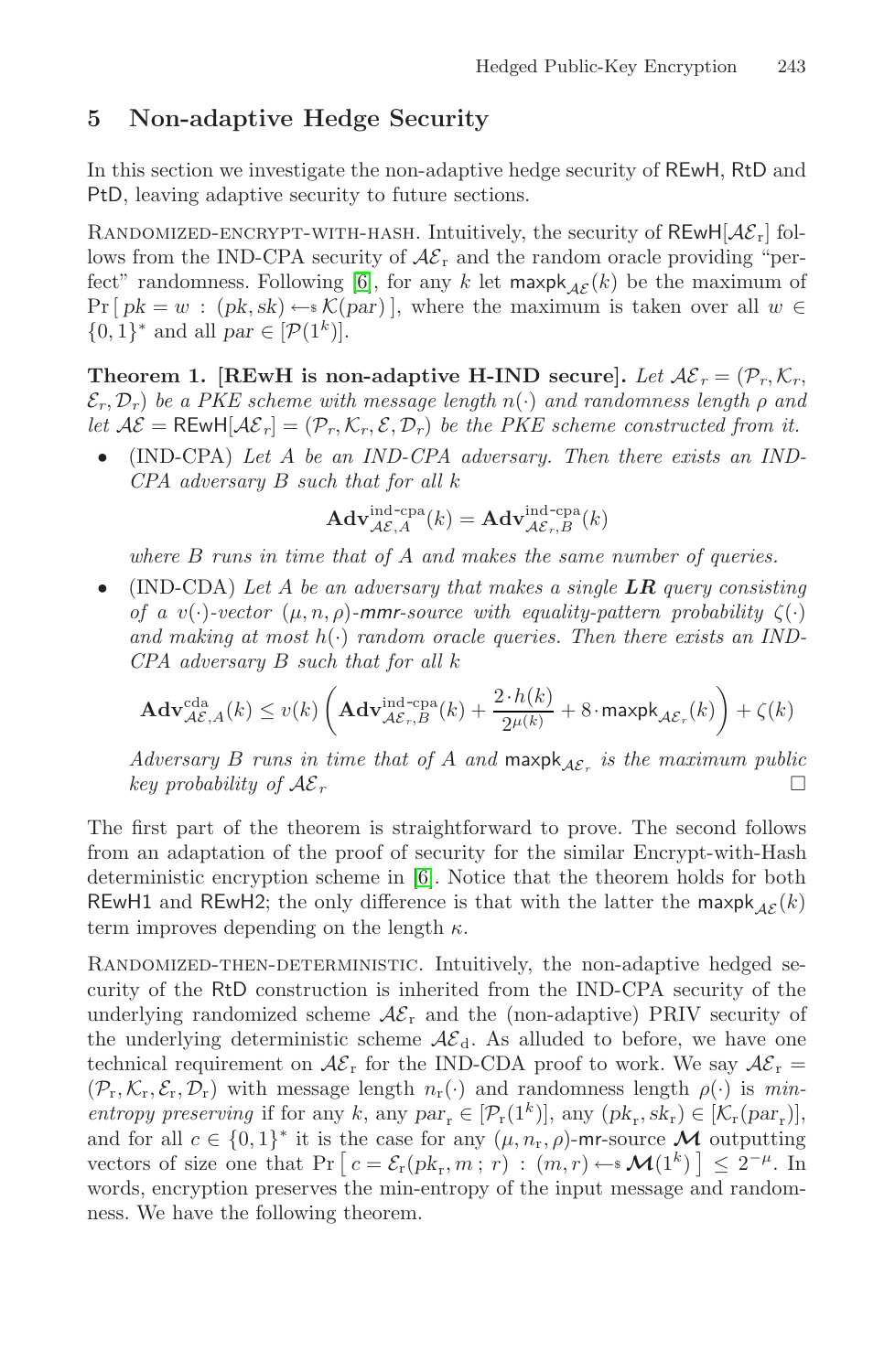**Theorem 2.** [RtD is non-adaptive H-IND secure]. Let  $A\mathcal{E}_r = (\mathcal{P}_r, \mathcal{K}_r, \mathcal{E}_r,$  $\mathcal{D}_r$ ) *be a min-entropy preserving PKE scheme with message length*  $n_r(\cdot)$  *and randomness length*  $\rho(\cdot)$ *. Let*  $\mathcal{AE}_d = (\mathcal{P}_d, \mathcal{K}_d, \mathcal{E}_d, \mathcal{D}_d)$  be a (deterministic) en*cryption scheme with message length*  $n_d(\cdot)$  *so that*  $n_d(\cdot) \geq$  maxclen<sub>r</sub>( $\cdot$ )*. Let*  $A\mathcal{E} = \text{RtD}[\mathcal{AE}_r, \mathcal{AE}_d] = (\mathcal{P}, \mathcal{K}, \mathcal{E}, \mathcal{D})$  *be the PKE scheme defined in Section 4.* 

• (IND-CPA) *Let* A *be an IND-CPA adversary. Then there exists an IND-CPA adversary* B *such that for any* k

$$
\mathbf{Adv}_{\mathcal{AE},A}^{\text{ind-cpa}}(k) = \mathbf{Adv}_{\mathcal{AE}_r,B}^{\text{ind-cpa}}(k)
$$

*where B* runs in time that of *A* plus the time to run  $\mathcal{E}_d$  once.

• (IND-CDA) *Let* A *be a CDA adversary that makes one LR query consisting of a*  $v(\cdot)$ -vector  $(\mu, n_r, \rho)$ -**mmr**-source (resp. block-source). Then there exists *a PRIV adversary* B *such that for any* k

$$
Adv{\mathcal{A}\mathcal{E},A}^{\text{cda}}(k) \leq Adv{\mathcal{A}\mathcal{E}}_{d,\mathcal{B}}^{\text{priv}}(k)
$$

*where* B runs in time that of A plus the time to run  $v(k)$  *executions of*  $\mathcal{E}_r$ *and makes one LR query consisting of a*  $v(\cdot)$ *-vector* ( $\mu$ , maxclen<sub>*r*</sub>)*-mm-source*  $(resp. \text{ block-source}).$ 

Note that the second part of the theorem states the result for either sources or just block-sources. We briefly sketch the proof. The first part of the theorem is immediate from the IND-CPA security of  $A\mathcal{E}_r$ . For the second part, any mmr-source  $M$  queried by A is converted into an mm-source  $M'$  to be queried by B. This is done by having  $\mathcal{M}'$  run  $\mathcal{M}$  to get  $(\mathbf{m}_0, \mathbf{m}_1, \mathbf{r})$  and then outputting the pair of vectors  $(\mathcal{E}_r(pk, \mathbf{m}_0; \mathbf{r}), \mathcal{E}_r(pk, \mathbf{m}_1; \mathbf{r}))$ . (The ciphertexts are the "messages" for  $\mathcal{E}_d$ .) Because  $A\mathcal{E}_r$  is min-entropy preserving,  $\mathcal{M}'$  is a source of the appropriate type.

<span id="page-12-0"></span>PAD-THEN-DETERMINISTIC. The security of [the](#page-9-0) PtD scheme is more difficult to establish. The IND-CDA security is inherited immediately from the PRIV security of the  $A\mathcal{E}_{d}$  scheme. Here the challenge is, in fact, proving IND-CPA security. For this we will need a stronger assumption on the underlying deterministic encryption scheme — that it is a u-LTDF.

**Theorem 3.** [PtD is non-adaptive H-IND secure]. Let  $\mathcal{AE}_d = (\mathcal{P}_d, \mathcal{K}_d, \mathcal{E}_d, \mathcal{E}_d)$  $D_d$ ) *be a deterministic encryption scheme with message length*  $n_d(\cdot)$ *. Let*  $\mathcal{A}\mathcal{E}$  =  $PtD[{\cal AE}_d]=(P, {\cal K}, {\cal E}, {\cal D})$  *be the PKE scheme defined in Section 4 with message length*  $n(\cdot)$  *and randomness length*  $\rho(\cdot)$  *such that*  $n(k) = n_d(k) - \rho(k)$  *for all* k.

(IND-CPA) Let  $K_l$  be a universal-inducing  $(n_d, \ell)$ -lossy key generation algo*rithm for* AE*d. Let* A *be an IND-CPA adversary. Then there exists a LOS adversary* B *such that for all* k

$$
\mathbf{Adv}_{\mathcal{AE},A}^{\text{ind-cpa}}(k) \leq \mathbf{Adv}_{\mathcal{AE}_d,\mathcal{K}_l,B}^{\text{los}}(k) + \sqrt{2^{3n(k)-\ell(k)+2}} \ .
$$

B *runs in time that of* A*.*

• (IND-CDA) *Let* A *be a CDA adversary that makes one LR query consisting of a*  $v(\cdot)$ -vector  $(\mu, n, \rho)$ -*mmr-source (resp. block-source). Then there exists a PRIV adversary* B *such that for all* k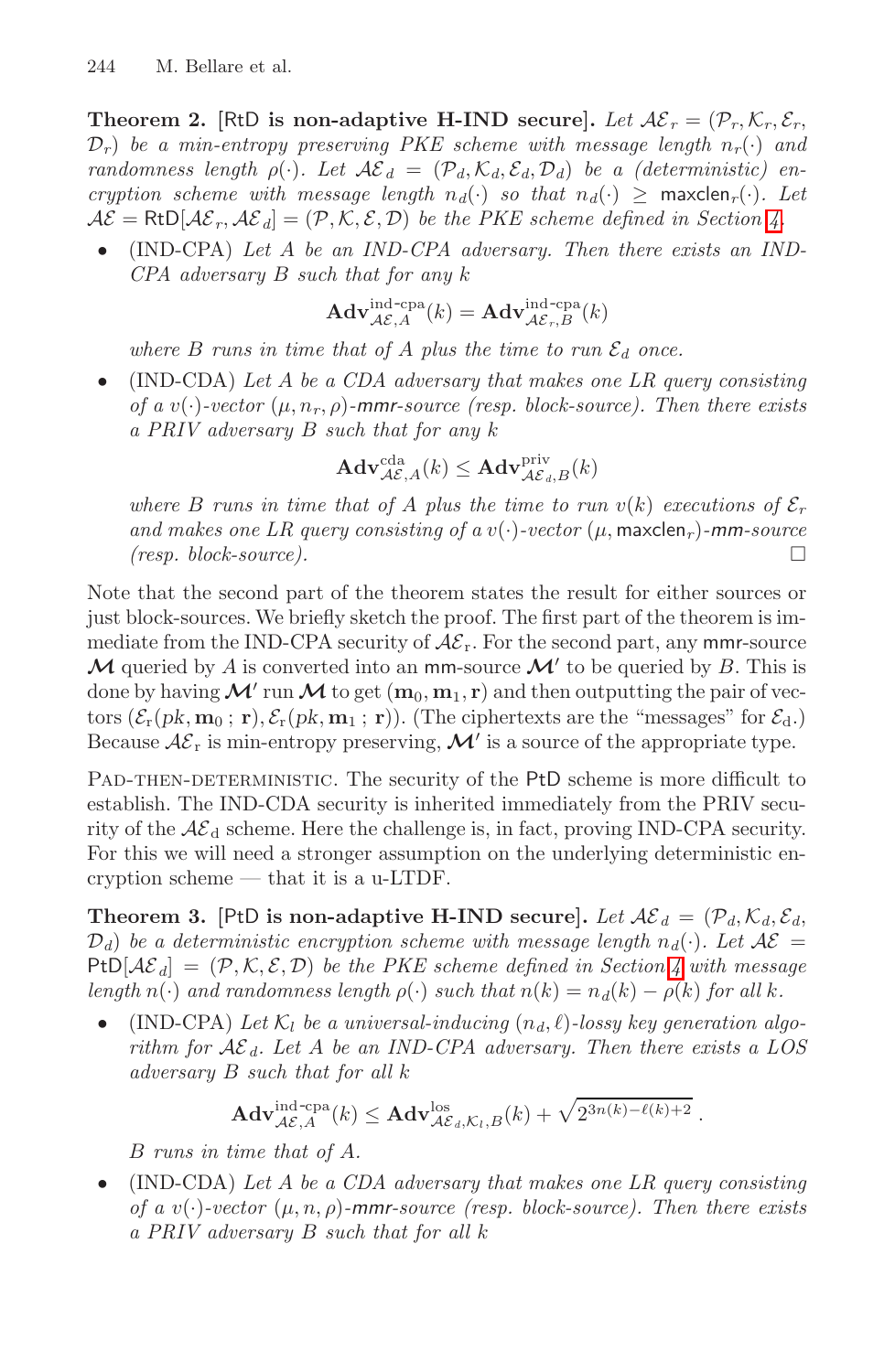$$
\mathbf{Adv}_{\mathcal{AE},A}^{\text{cda}}(k) \leq \mathbf{Adv}_{\mathcal{AE}_d,B}^{\text{priv}}(k)
$$

*where* B *runs in time that of* A *and makes one LR query consisting of a*  $v(\cdot)$  $v(\cdot)$ *-vector*  $(u, n_d)$ *-mm-source (resp. block-source).* 

One might think that concluding IND-CPA can be based just on PtD being IND-CDA secure, since the padded randomness provides high min-entropy. However, this approach does not work because an IND-CPA adversary expects knowledge of the public-key *before* making any **LR** queries, while a CDA adversary only learns the public-key *after* making its **LR** queries. This issue is discussed in more detail in [8]. We use a different approach (which may be of independent interest) to prove thi[s](#page-7-1) part of Theorem 3; the details are given in the full version [7]. Our proof strategy, intuitively, corresponds to using the standard LHL  $2^{n(k)}$  times, once for each possible message the IND-CPA adversary might query.

# **6 Anonymity for Chosen Distribution Attacks**

In the previous secti[on](#page-16-6) we proved non-adaptive security for the RtD and PtD constructions. But, as established in Section 3, we actually want to meet the stronger goal of adaptive security. In the adaptive setting, adversaries can make multiple **LR** queries, specifying sources that are generated as a function of previously-seen ciphertexts. Recall that one reason adaptivity is difficult to achieve is because ciphertexts might leak information about the public key. In turn, knowledge of the public key leads to trivial IND-CDA attacks. This suggests a natural relationship with key privacy, also called anonymity [4]. Anonymity requires (informally) that ciphertexts leak no information about the public key used to perform encryption. In this section we formalize a notion of anonymity for chosen-distribution attacks. In the next section we'll use this definition as a step towards adaptive IND-CDA security.

DEFINITIONS. Let  $A\mathcal{E} = (\mathcal{P}, \mathcal{K}, \mathcal{E}, \mathcal{D})$  be an encryption scheme. Game ANON<sub>AE</sub> shown in Figure 3 provides the adversary with two oracles. An ANON adversary  $A$  is one whose queries are all mr-sources. The advantage of ANON adversary A is

$$
\mathbf{Adv}_{\mathcal{AE},A}^{\text{anon}}(k) = 2 \cdot \Pr\left[\text{ANON}_{\mathcal{AE},k}^A \Rightarrow \text{true}\right] - 1.
$$

We say that a PKE scheme  $A\mathcal{E}$  with message length  $n(\cdot)$  and randomness length  $\rho(\cdot)$  $\rho(\cdot)$  [i](#page-16-6)s ANON secure for  $(\mu, n, \rho)$ -mr-sources if for all PT adversaries A that only query  $(\mu, n, \rho)$ -mr-sources the function  $\mathbf{Adv}_{\mathcal{A}\mathcal{E}, A}^{\text{anon}}(\cdot)$  is negligible. We can extend this notion to mr-block-sources in the obvious way. In the special case that the randomness length of  $\mathcal{A}\mathcal{E}$  is always zero, the ANON definition formalizes anonymity for deterministic encryption or, equivalently, trapdoor functions, generalizing a definition from [4].

Discussion. Anonymity for PKE in the sense of key privacy was first formalized by Bellare et al. [4], but their notion (analogously to traditional semantic security) only works in the context of good randomness. The ANON notion, akin to IND-CDA, formalizes key privacy in the face of bad randomness. While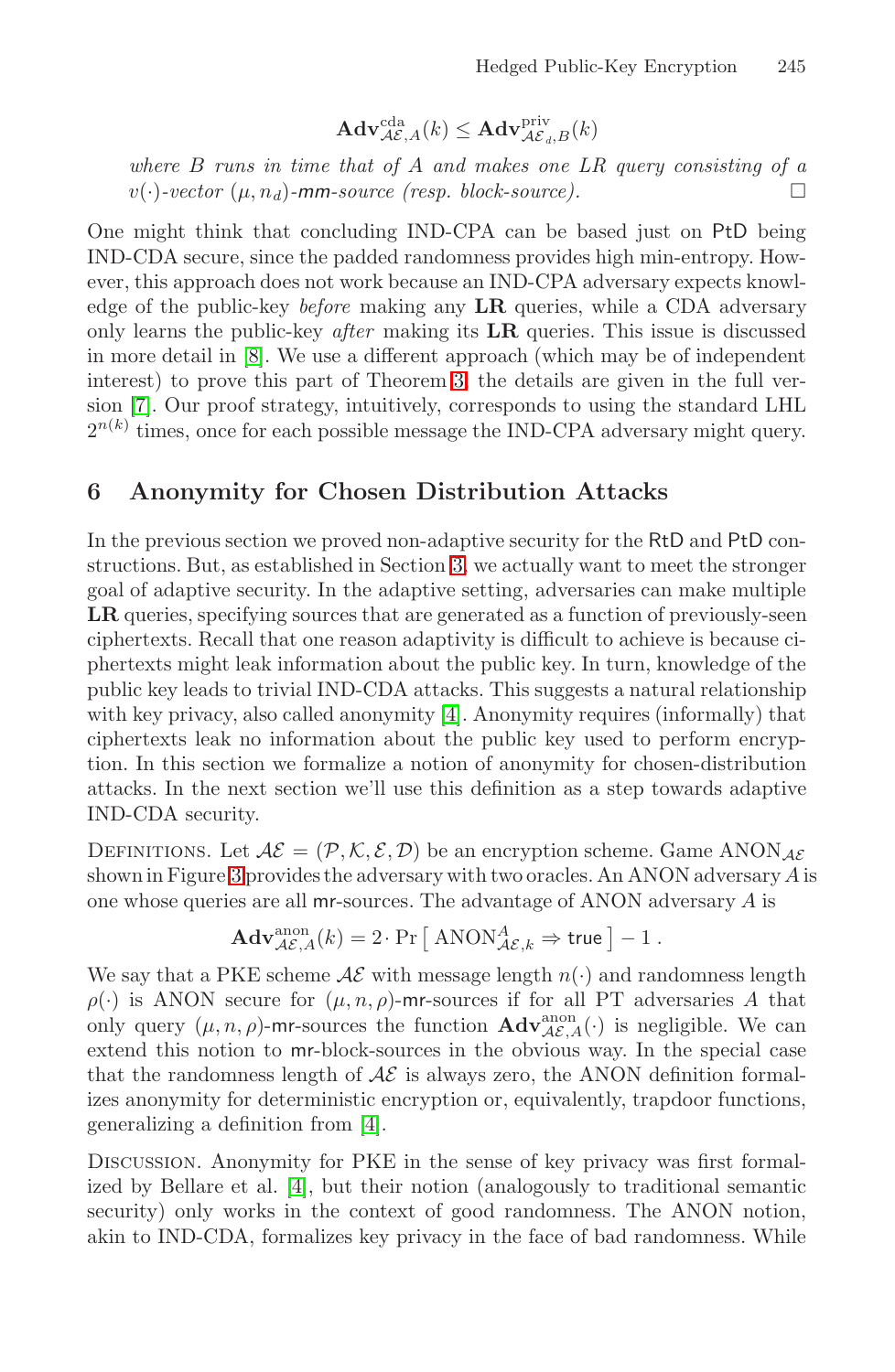```
\textbf{proc. Initialize}(k): \textbf{proc. Enc}(\mathcal{M}):
par \leftarrow^{\circ} \mathcal{P}(1^k)(pk_0, sk_0) \leftarrow \{ (par)(pk_1, sk_1) \leftarrow \mathcal{K}(par) (\mathbf{m}, \mathbf{r}) \leftarrow \mathcal{M}(1^k)<br>
\mathbf{p}_{\alpha t} \mathcal{L}(\mathbf{p}_{\alpha t}, \mathbf{m}, \mathbf{r})a \leftarrow s \{0, 1\}Ret par
                                                   If pkout = trueRet ⊥
                                                   Ret \mathcal{E}(pk_0, \mathbf{m}; \mathbf{r})proc. LR(M):
                                                                                                 (\mathbf{m}, \mathbf{r}) \leftarrow \mathbf{s} \mathcal{M}(1^k)\mathbf{c} \leftarrow \mathcal{E}(p\mathbf{k}_a, \mathbf{m}; \mathbf{r})pkout ← true
                                                                                                \text{Ret}(pk_0, pk_1, c)\frac{\textbf{proc.}\ \textbf{Finalize}(a')}{a}\text{Ret}(a = a')
```
Fig. 3. Game ANON<sub>AE,k</sub>

<span id="page-14-0"></span>we will use it mainly as a technical tool to si[mp](#page-16-2)lify showing that schemes meet adaptive IND-CDA, it is also of independent interest as a new security target for PKE schemes when key privacy is important. (That is, one might want to hedge against bad randomness for anonymity as well as message privacy.)

# **7 Adaptive Hedge Security**

The following theorem, whose proof appears in the full version [7], shows that achieving ANON security and non-adaptive IND-CDA security are sufficient for achieving adaptive IND-CDA security.

**Theorem 4.** Let  $A\mathcal{E} = (\mathcal{P}, \mathcal{K}, \mathcal{E}, \mathcal{D})$  be an encryption scheme with message *length*  $n(\cdot)$  *and randomness length*  $\rho(\cdot)$ *. Let* A *be a* IND-CDA *adversary making*  $q(\cdot)$  *LR* queries, each being a  $v(\cdot)$ -vector  $(\mu, n, \rho)$ -mmr-source (resp. block*source). Then there exist* IND-CDA *adversary* B *and ANON adversary* C *such that for all* k

$$
\mathbf{Adv}_{\mathcal{AE},A}^{\text{cda}}(k) \le 2q(k) \cdot \mathbf{Adv}_{\mathcal{AE},B}^{\text{cda}}(k) + 4q(k) \cdot \mathbf{Adv}_{\mathcal{AE},C}^{\text{anon}}(k) .
$$

B makes one **LR** query consisting of a  $v(\cdot)$ -vector  $(\mu, n, \rho)$ -mmr-source (resp. block*source*). C makes at most  $q(k) - 1$  **Enc** queries and one **LR** query, all these con*sisting of*  $v(\cdot)$ *-vector*  $(\mu, n, \rho)$ *-mr-sources* (resp. block-sources). Both B and C run *in the same time as* A*.* -

Given a non-adaptively IND-CDA secure scheme, Theorem 4 reduces the task of showing it adaptively secure to that of showing it meets the ANON definition. Of course, ANON is still an adaptive notion. (Adversaries can formulate their **LR** query to be a source that's a function of previously seen ciphertexts.) Nevertheless, it formalizes a sufficient condition for adaptive CDA security of any PKE scheme and captures the relationship between adaptivity and anonymity. We believe this is an interesting (and novel) application of anonymity.

We can show that our random oracle scheme REwH is ANON secure when the underlying randomized scheme meets the traditional notions of anonymity for PKE [4]. We also want to show that the RtD and PtD schemes are ANON secure. We first show something more general: that any u-LTDF is anonymous. Then, that RtD and PtD are anonymous follows when using deterministic schemes that are also u-LTDFs.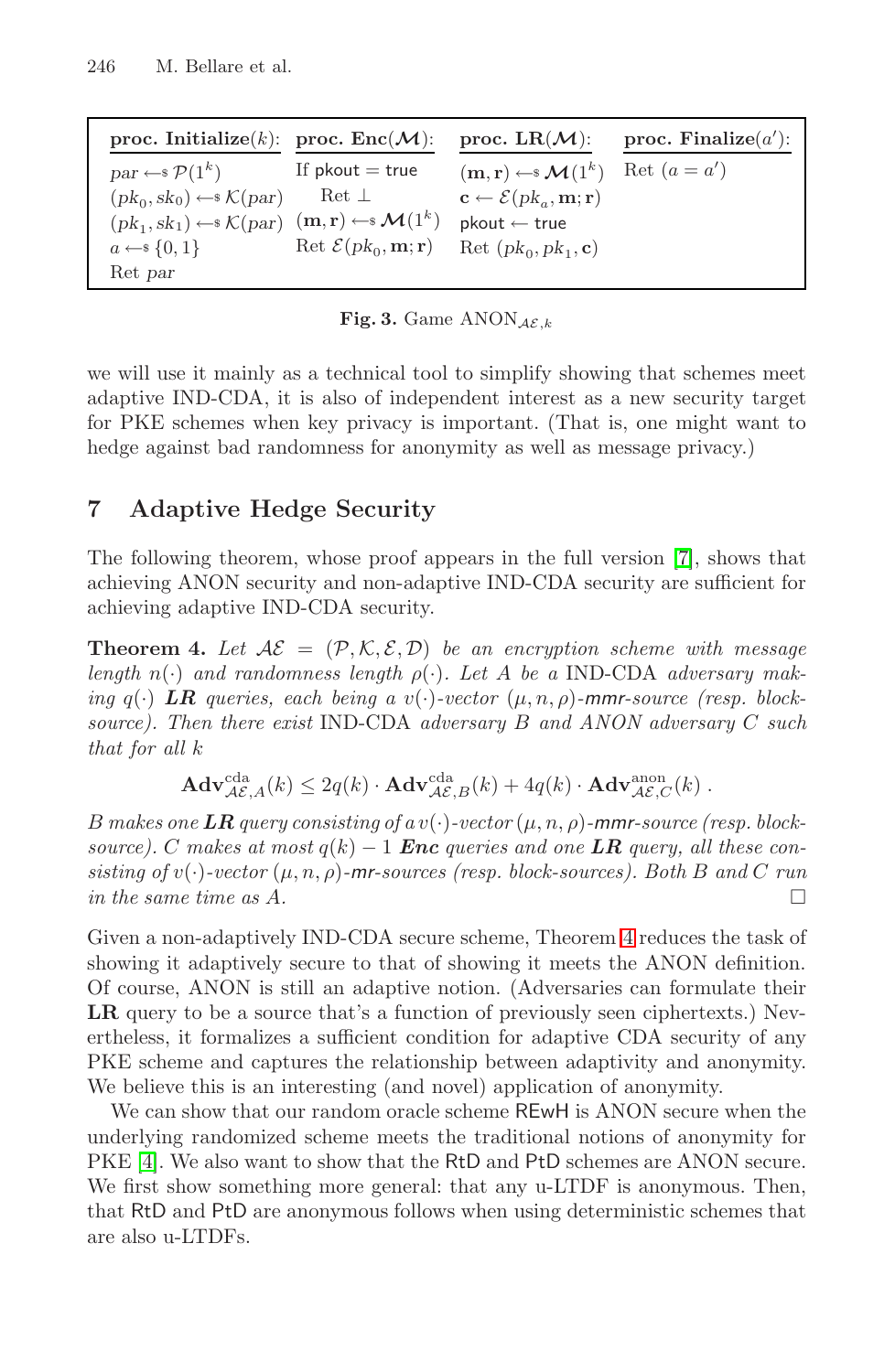$\Box$ 

<span id="page-15-0"></span>Universal LTDFs are anonymous. Intuitively u-LTDFs are anonymous because t[he](#page-16-2) lossy mode admits a universal hash, implying that no information about the public key is leaked by outputs (generated from sources with high conditional min-entropy). One might expect that formalizing this intuition would follow from straightforward application of the Leftover Hash Lemma (LHL) [26]. However our anonymity definitions are adaptive, so one cannot apply the LHL (or even the generalized LHL [17]) directly. Rather, we first show an adaptive variant of the LHL is implied by the standard LHL via a hybrid argument. See the full version for details. Here we use it to prove the following theorem; details appear in the full version [7].

**Theorem 5.** Let  $\mathcal{AE}_d = (\mathcal{P}_d, \mathcal{K}_d, \mathcal{E}_d, \mathcal{D}_d)$  be a (deterministic) encryption scheme with message length  $n(\cdot)$  and an associated universal-inducing  $(n, \ell)$ -lossy key gen*erator*  $K_l$ *. Let* A *be an AN[ON](#page-15-0)* adversary making  $q(\cdot)$  **Enc** queries and a single **LR** *guery, all of these being*  $v(\cdot)$  $v(\cdot)$  $v(\cdot)$ *[-ve](#page-11-1)ctor*  $(\mu, n)$ *-m-block-sources. Then there exists LOS adversary* B *such that for all* k

$$
\mathbf{Adv}_{\mathcal{AE}_d,A}^{\text{anon}}(k) \leq 2 \cdot \mathbf{Adv}_{\mathcal{AE}_d,B}^{\text{los}}(k) + 3 \cdot q(k) \cdot v(k) \cdot \sqrt{2^{n(k) - \ell(k) - \mu(k)}}.
$$

B *runs in time that of* A*.* -

Consider RtD and PtD when instantiated with a deterministic encryption scheme that is a u-LTDF. We can apply Theorem 5 to conclude ANON security for both schemes. Combining this with Theorems 2 and 4 yields proof of adaptive hedge security for RtD. Likewise, combining it with Theorems 3 and 4 yields proof of adaptive hedge security for [P](#page-16-2)tD. Also Theorems 4 and 5 combine with [12, Th. 5.1] to give the first adaptively-secure deterministic encryption scheme (based on u-LTDFs).

REwH2 is adaptively secure. As we show above, we can get adaptive security from REwH when the underlying IND-CPA randomized scheme is anonymous in the sense of [\[4](#page-16-2)]. We observe that scheme REwH2 is adaptively secure when instantiated with *any* IND-CPA randomized scheme (not just anonymous ones). To show this, we give a direct proof in the full version [7]. Since popular encryption schemes such as RSA are not anonymous, we believe scheme REwH2 could be relevant in practice. That being said, we still think REwH1 is important since non-adaptive security is still a strong notion, and the scheme does not require any changes to the structure of the public key.

Extensions. In the full version [7] we discuss extensions and variants of RtD and PtD, where we improve the (adaptive) concrete security and show how to securely use LTDFs that are not necessarily universal.

### **Acknowledgements**

We thank the Asiacrypt 2009 reviewers for detailed and thoughtful comments. Mihir Bellare and Thomas Ristenpart are supported by NSF grant CNS–0627779 and a gift from Intel Corporation. Moni Naor is Incumbent of the Judith Kleeman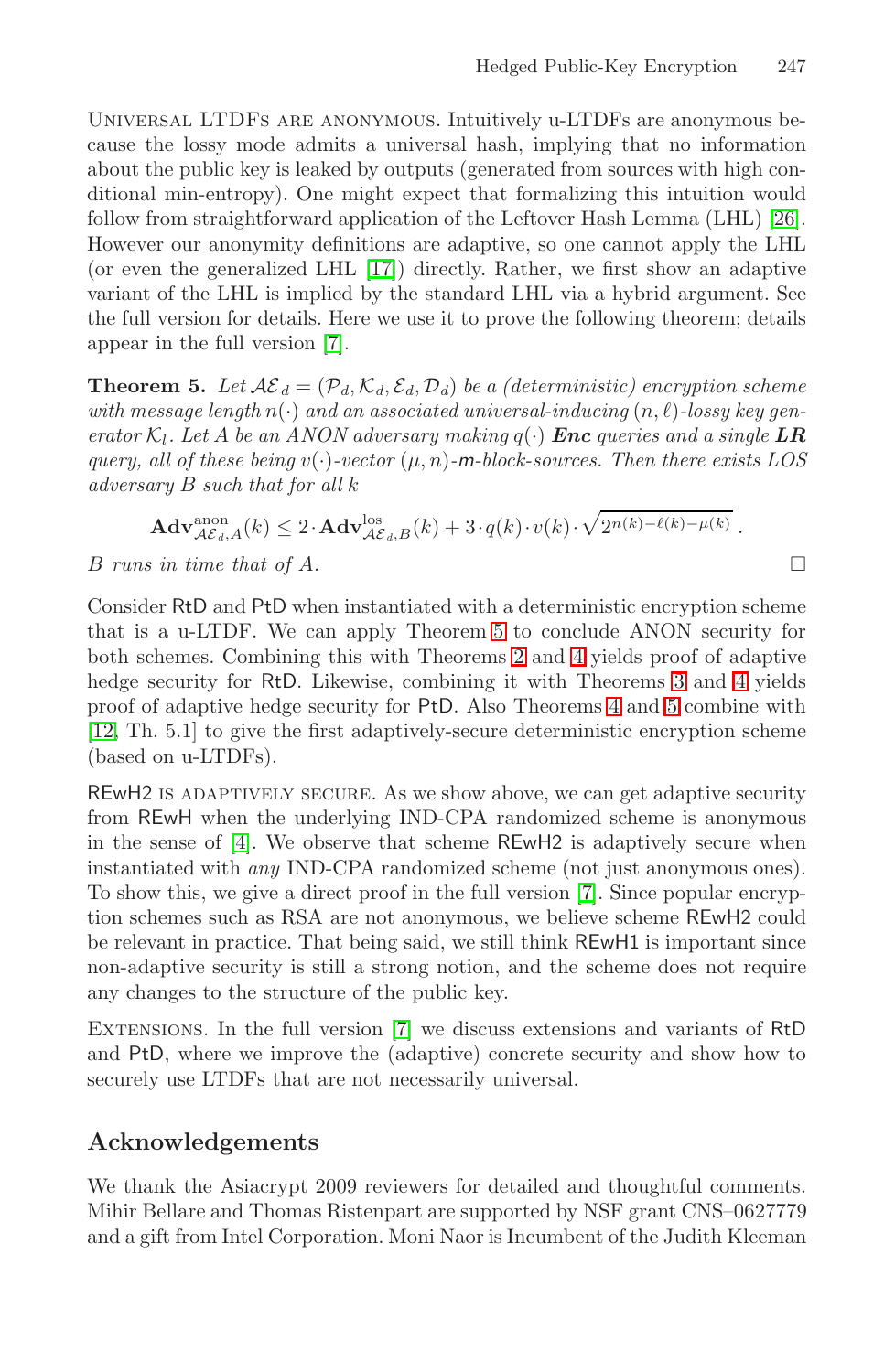<span id="page-16-7"></span>Professorial Chair. His research is supported in part by a grant from the Israel Science Foundation. Gil Segev is supported by the Adams Fellowship Program of the Israel Academy of Sciences and Humanities. Hovav Shacham is supported in part by a MURI grant administered by the Air Force Office of Scientific Research. Scott Yilek is supported by NSF grant CNS–0831536.

## <span id="page-16-10"></span><span id="page-16-6"></span>**References**

- 1. Abdalla, M., Bellare, M., Rogaway, P.: The oracle diffie-hellman assumptions and an analysis of dhies. In: Naccache, D. (ed.) CT-RSA 2001. LNCS, vol. 2020, Springer, Heidelberg (2001)
- <span id="page-16-9"></span>2. Abeni, P., Bello, L., Bertacchini, M.: Exploiting DSA-1571: How to break PFS in SSL with EDH (July 2008),

http://www.lucianobello.com.ar/exploiting\_DSA-1571/index.html

- <span id="page-16-3"></span>3. Baudron, O., Pointcheval, D., Stern, J.: Extended notions of security for multicast public key cryptosystems. In: Welzl, E., Montanari, U., Rolim, J.D.P. (eds.) ICALP 2000. LNCS, vol. 1853, p. 499. Springer, Heidelberg (2000)
- <span id="page-16-2"></span>4. Bellare, M., Boldyreva, A., Desai, A., Pointcheval, D.: Key-privacy in public-key encryption. In: Boyd, C. (ed.) ASIACRYPT 2001. LNCS, vol. 2248, p. 566. Springer, Heidelberg (2001)
- <span id="page-16-4"></span>5. Bellare, M., Boldyreva, A., Micali, S.: Public-key encryption in a multi-user setting: Security proofs and improvements. In: Preneel, B. (ed.) EUROCRYPT 2000. LNCS, vol. 1807, p. 259. Springer, Heidelberg (2000)
- 6. Bellare, M., Boldyreva, A., O'Neill, A.: Deterministic and efficiently searchable encryption. In: Menezes, A. (ed.) CRYPTO 2007. LNCS, vol. 4622, pp. 535–552. Springer, Heidelberg (2007)
- 7. Bellare, M., Brakerski, Z., Naor, M., Ristenpart, T., Segev, G., Shacham, H., Yilek, S.: Hedged public-key encryption: How to protect against bad randomness. IACR ePrint Archive (2009), Full Version of this paper
- 8. Bellare, M., Fischlin, M., O'Neill, A., Ristenpart, T.: Deterministic encryption: Definitional equivalences and constructions without random oracles. In: Wagner, D. (ed.) CRYPTO 2008. LNCS, vol. 5157, pp. 360–378. Springer, Heidelberg (2008)
- <span id="page-16-5"></span>9. Bellare, M., Rogaway, P.: The Security of Triple Encryption and a Framework for Code-Based Game-Playing Proofs. In: Vaudenay, S. (ed.) EUROCRYPT 2006. LNCS, vol. 4004, pp. 409–426. Springer, Heidelberg (2006)
- <span id="page-16-8"></span><span id="page-16-1"></span>10. Bellare, M., Rogaway, P.: Optimal asymmetric encryption – how to encrypt with RSA. In: De Santis, A. (ed.) EUROCRYPT 1994. LNCS, vol. 950, pp. 92–111. Springer, Heidelberg (1995)
- <span id="page-16-0"></span>11. Blum, M., Micali, S.: How to generate cryptographically strong sequences of pseudo random bits. In: FOCS 1982. IEEE, Los Alamitos (1982)
- 12. Boldyreva, A., Fehr, S., O'Neill, A.: On notions of security for deterministic encryption, and efficient constructions without random oracles. In: Wagner, D. (ed.) CRYPTO 2008. LNCS, vol. 5157, pp. 335–359. Springer, Heidelberg (2008)
- 13. Boneh, D.: Simplified OAEP for the RSA and Rabin functions. In: Kilian, J. (ed.) CRYPTO 2001. LNCS, vol. 2139, p. 275. Springer, Heidelberg (2001)
- 14. Bosley, C., Dodis, Y.: Does privacy require true randomness? In: Vadhan, S.P. (ed.) TCC 2007. LNCS, vol. 4392, pp. 1–20. Springer, Heidelberg (2007)
- 15. Brown, D.R.: A weak randomizer attack on RSA-OAEP with e=3. IACR ePrint Archive (2005)